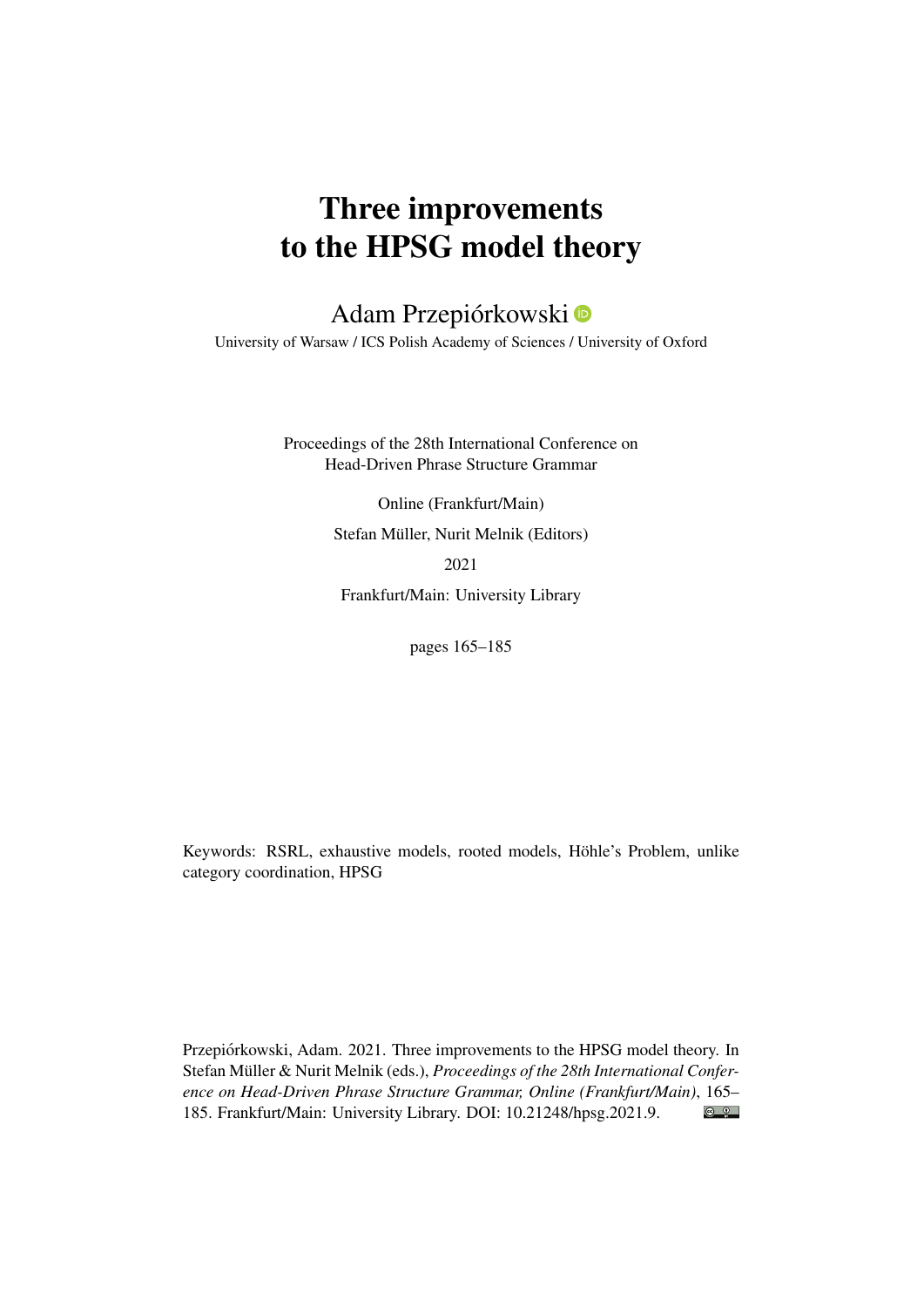#### Abstract

The aim of this paper is to propose three improvements to the HPSG model theory. The first is a solution to certain formal problems identified in Richter 2007. These problems are solved if HPSG models are rooted models of utterances and not exhaustive models of languages, as currently assumed. The proposed solution is compatible with all existing views on the nature of objects inhabiting models. The second improvement is a solution to "Höhle's Problem", i.e., the problem of massive spurious ambiguities in models of utterances. The third is a formalisation of Yatabe's (2004) analysis of the coordination of unlike categories, one that requires a second-order extension of the language for stating HPSG grammars.

#### 1 Introduction

HPSG is unique amongst contemporary linguistic frameworks in having a welldeveloped model theory, most comprehensively presented in Richter 2004 (see Richter 2021 for an overview). Nevertheless, there are a number of problems that this model theory faces and there are some linguistic analyses that seem to call for an extension of that standard model theory.

In this paper, I propose three orthogonal improvements to the HPSG model theory of Richter 2004. Two of them address problems which are known and to some extent have been dealt with in the past. The first improvement, presented in Section 2 and Appendix A, deals with problems identified in Richter 2007, namely, the problems of HPSG models containing structures which are not linguistically motivated. The improvement consists in giving up the idea that models are exhaustive and allowing for rooted models.

The second proposal, presented in Section 3 and Appendix B, is not exactly an improvement of the model theory, but rather of the underyling grammars. It aims to solve what is sometimes (e.g., in Pollard 2001, 2014: 113) called "Höhle's Problem", i.e., the problem of massive spurious ambiguities in HPSG models, which are not intended – and not even suspected – by linguists writing their grammars. The solution consists in proposing certain constraints, assumed to be universal (i.e., parts of all grammars), which make sure that structures which look the same are token-identical. Such constraints have been proposed in the past, and what is new in the current proposal is a technique of exempting certain structures – especially, values of  $INDEX$  – from the scope of such constraints.

The third improvement extends the language in which HPSG theories are formulated in such a way that second-order statements are possible, i.e., in a way that makes it possible to refer not only to objects in the model but

<sup>†</sup> I am grateful for comments from Frank Richter and Manfred Sailer, as well as HPSG 2021 reviewers and the audiences of HPSG 2021 and the Oberseminar Syntax and Semantics 2021 in Frankfurt. Needless to say, all remaining errors are mine alone.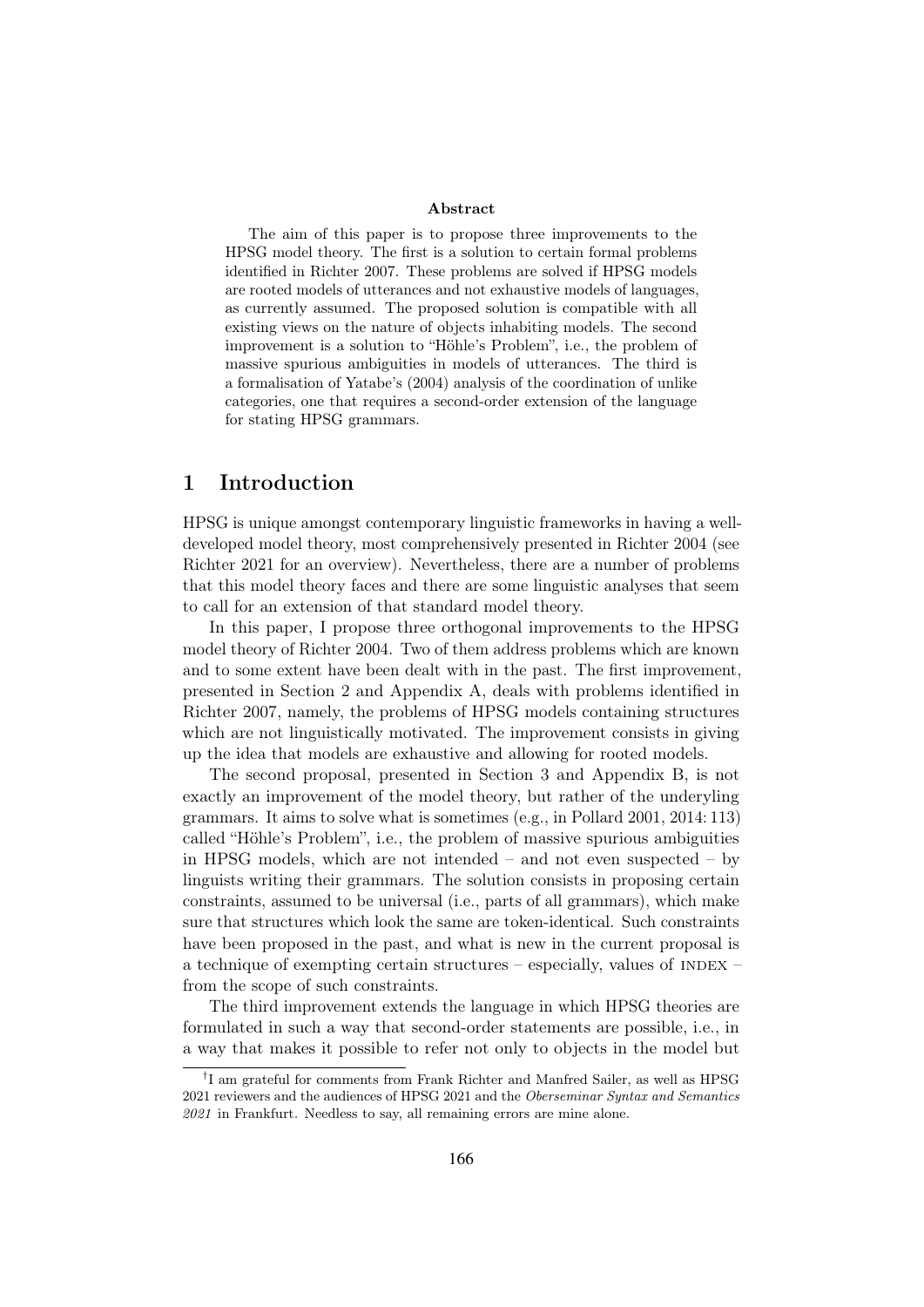also to their properties. In particular, such properties may be quantified over, may be values of variables, and as such may be arguments of relations. This extension seems to be needed to implement the account of unlike category coordination sketched in Yatabe 2004. This improvement is outlined in Section 4, where I also motivate it by briefly arguing that there is currently no viable HPSG alternative to Yatabe's (2004) analysis.

These three improvements are orthogonal in the sense that any of them may be adopted, without the need to adopt any of the others. Accordingly, each of the following three sections may be read independently of the others.

## 2 Non-Exhaustive Rooted Models

Since King 1999, HPSG models are assumed to be exhaustive (see Richter 2004, 2007; cf. Pollard 1999), i.e., contain all possible kinds of structures licensed by the grammar. For example, a single HPSG model of English will contain structures for all possible English utterances and words, as well as many partial structures satisfying the grammar (e.g., various local or synsem objects). This corresponds to the intuition that grammars describe whole languages, so each model should represent the whole language. However, there is another valid intuition, which is predominant outside of HPSG: that grammars describe possible utterances. This latter intuition leads to much smaller models: each model corresponds to a single utterance and only the collection of all models corresponds to the whole language.

By way of analogy, consider the artificial toy problem of describing all configurations of black and white objects such that each black object is related to at least one white object and vice versa (cf. Przepiórkowski 2021: § 4). The following first order formulae are a reasonable theory of such configurations:

- (1)  $\forall x. \, black(x) \leftrightarrow \neg white(x)$
- (2)  $\forall x \forall y. bw(x, y) \rightarrow black(x) \land white(y)$
- (3)  $\forall x. \, black(x) \rightarrow \exists y. \, white(y) \wedge bw(x, y)$
- (4)  $\forall x. \text{white}(x) \rightarrow \exists y. \text{black}(y) \wedge \text{bw}(y, x)$

Together they are saying that everything is either black or white (see  $(1)$ ) and that there is a relation, bw, which holds between black things and white things (see  $(2)$ ) such that every *black* thing is in this relation with some (at least one) white thing (see  $(3)$ ) and every white thing is related to some (at least one) black thing (see  $(4)$ ). There are models of this theory of any cardinality apart from 1 (including transfinite cardinalities): the empty model satisfies  $(1)$ – $(4)$  and so does, e.g., any model which contains exactly one white thing and arbitrarily many (but at least one) black things appropriately related to it. Now imagine that, as in HPSG, models were required to be exhaustive, i.e., each model would have to contain all possible configurations of white and black objects. It is not clear what such models would contribute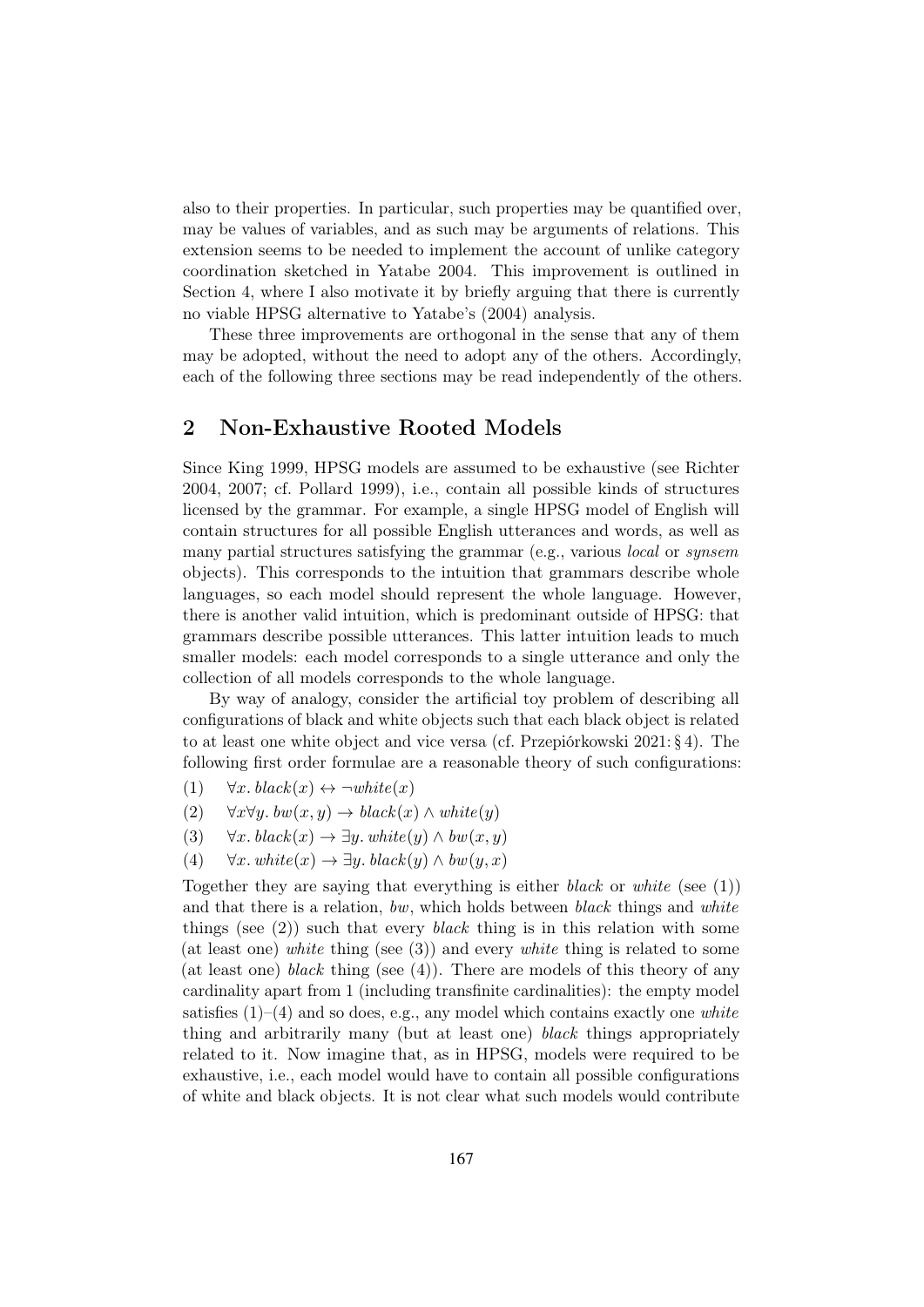to our understanding of the described black and white configurations above the simpler non-exhaustive models, but it is clear that they would be dubious from the point of view of the standard (ZFC) set theory: such models would be too large to be sets.<sup>1</sup>

Also in the case of HPSG, exhaustive models lead to some serious problems, discussed in Richter 2007. One, dubbed twin structures, is that some parts of the model might simultaneously belong to two different utterances, which does not correspond to any empirical facts. Another, called *stranded* structures, is that models may contain structures smaller than utterances (e.g., certain structures rooted in local objects), including structures (called stranded monster structures in Richter 2007) which may never be parts of any utterances and which are intuitively clearly ill-formed. Richter 2007 retains the idea of exhaustive models and deals with these problems by imposing restrictions on HPSG signatures, to the effect that all sorts (including such formerly atomic sorts as *nom* or  $sq$ ) are specified for the attribute EMBEDDED, whose value is an unembedded sign  $(u-sign)$ :

- (5) top EMBEDDED u sign
	- $sign \dots$  $e$  sign  $\ldots$  $u$  sign  $\dots$ . . .

Moreover, there is just one u sign object – an unembedded sign – in each configuration of objects (see (6)) and all objects in a configuration are components of this unembedded sign (see (7)).

- (6) Unique u-sign Condition:  $\forall \exists \forall \exists ((\Box \sim u \; sign \land \Box \sim u \; sign) \rightarrow \Box \approx \Box)$
- (7) u-sign Component Condition:

 $\forall \mathbb{I}$  ( $\mathbb{I} \sim top \rightarrow \exists \mathbb{Z}$  ( $\mathbb{Z} \sim u \ sign \wedge \text{component} (\mathbb{I}, \mathbb{Z} ))$ )

The combined effect of  $(5)$ – $(7)$  is that each configuration of objects in an exhaustive model contains exactly one unembedded sign that all these objects are components of (i.e., are reachable from); this unembedded sign acts as the root of an utterance.

This solves the two problems identified in Richter 2007. There are no twin structures, as each object is a component of just a single  $u$  sign. There are also no *stranded structures*, on the assumption that u *sign* is appropriately constrained to the effect that its slash value is empty, its valence lists are empty, etc. However, this solution comes at a considerable cost: not only are all structures massively cyclic (each object has the attribute EMBEDDED whose value is the utterance to which this object belongs), but there is also the conceptual problem of, say, the value of case containing the whole utterance

<sup>&</sup>lt;sup>1</sup>In brief, they would contain configurations of arbitrarily large cardinality, so they themselves would not have any cardinality (as there is no maximal cardinality).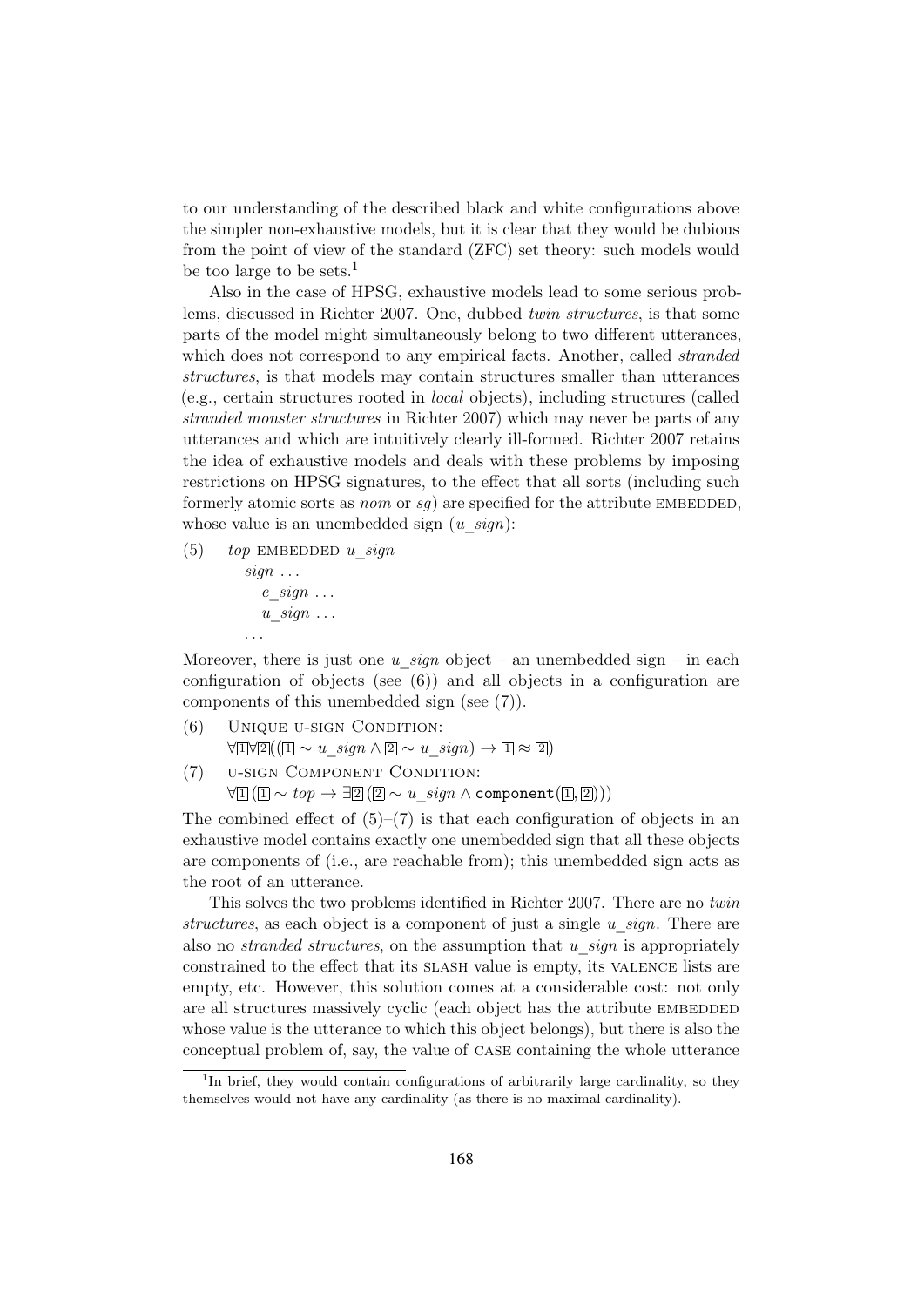(given that, e.g., the sort *nom* is specified for the attribute EMBEDDED). In any case, this solution leads to very different structures than what HPSG linguists are used to.

Richter 2007: 102 claims that the problem of stranded monster structures arises because "[t]he grammars in the HPSG literature are not precise enough for their models to match the intentions of linguists". (This justifies the solution alluded to above, consisting in the modifications of the grammar rather than the model theory.) However, it would be unrealistic to expect of linguists to be aware of – and deal with – such technical model-theoretic problems. So a better diagnosis of the problems mentioned above is that they arise because the HPSG model theory does not sufficiently meet the needs of linguists, who only care about utterances and their components, and do not intend their grammars to say anything about, for example, arbitrary objects of sort local outside of utterances.

The crucial observation is that all the problems identified in Richter 2007 disappear when a leaner approach to modelling is adopted, upon which each model corresponds to a single utterance, as commonly assumed elsewhere. Specifically, I propose that HPSG models be rooted (point generated) in the sense of modal logic:<sup>2</sup> one object of the universe is singled out and it serves as the root of the model. This object may be referred to directly in HPSG descriptions via a special symbol, r.

In order to make sure that the distinguished object is really the root of the whole model, the following constraint must be present in each HPSG grammar, where component is defined in the standard way (e.g., Sailer 2003: 115–116):

(8)  $\forall$  1 component(1, r)

This states that each object in the model is reachable from the distinguished object via some sequence of attributes.

One immediate advantage of this approach is that it makes it easy to state constraints on utterances. For example, the requirement that utterances have empty slash may be stated directly as in  $(9)$  (assuming that empty sets are modelled via objects of sort eset; Richter 2004: 281), without the need for technical boolean attributes such as ROOT (e.g., in Ginzburg  $\&$  Sag 2000).

#### (9) r NONLOCAL SLASH  $∼$  eset

Full technical details are given in Appendix A. Here let me only point out that this simple view of HPSG models as rooted models solves the problems addressed in Richter 2007. There are no twin structures, as each model corresponds to a single utterance, and there are no stranded structures (monster or not), as each structure is a part of an utterance. Unlike the proposal in Richter 2007, this solution does not require extensions of signatures and does not result in rather different models than what HPSG linguists are used to, ones that have the cyclicity-inducing EMBEDDED attribute defined

<sup>&</sup>lt;sup>2</sup>See, e.g., Blackburn et al. 2010: 56, 107; cf. singly generated models in Pollard 1999.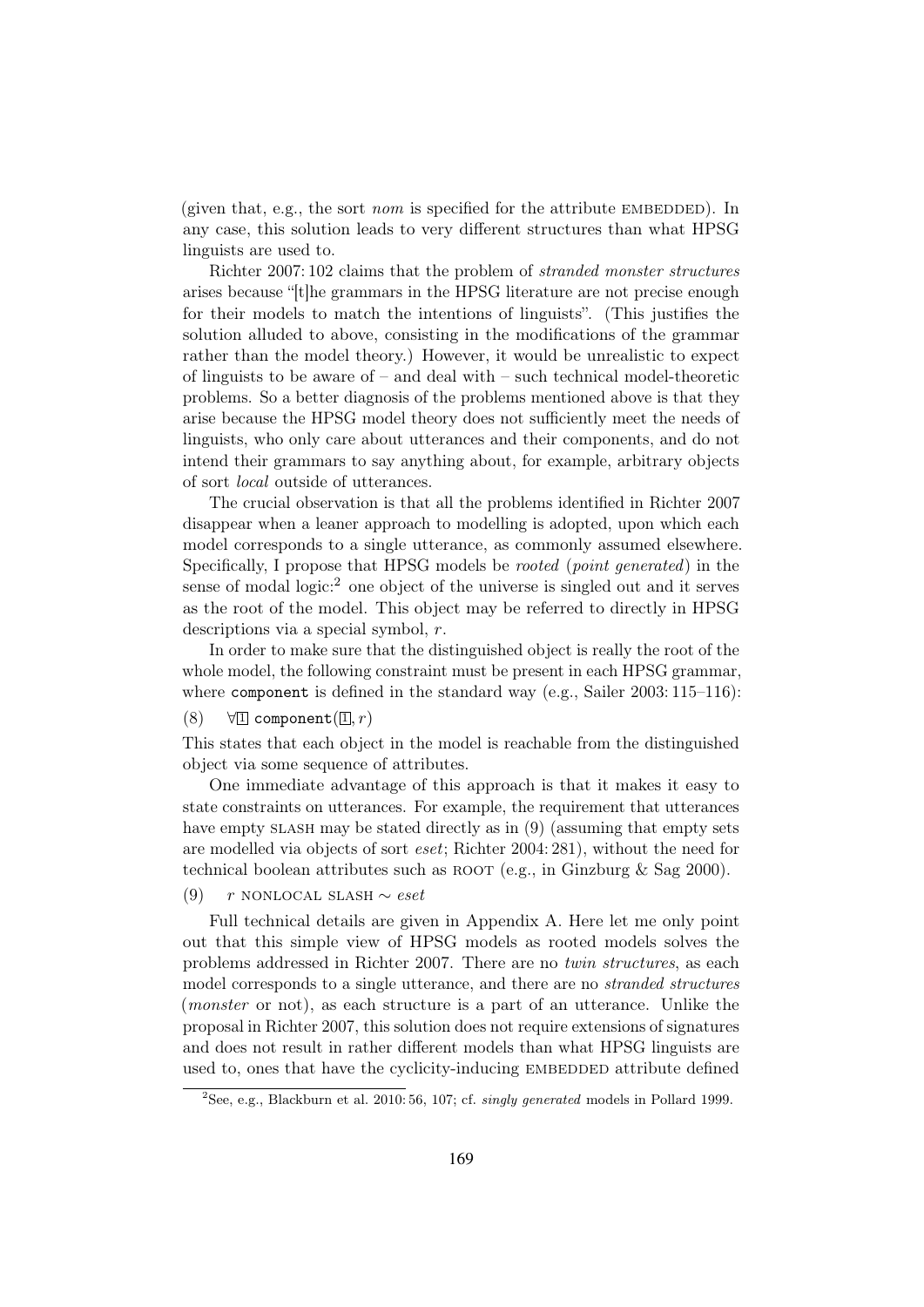on every sort.

On a more conceptual note, rooted non-exhaustive models proposed here are also compatible with all views on the nature of the objects residing in such models: they may be understood as abstract feature structures (Pollard & Sag 1994) or other mathematical idealisations of types of utterances (Pollard 1999), but they may also be understood as utterance tokens, as in King 1999. On the latter view, there is a tension between the idea that model objects are specific linguistic tokens and the idea that models are exhaustive, i.e., contain all configurations that the grammar predicts. Clearly, any realistic grammar predicts the grammaticality of certain utterance types that have never been – and never will be – actually uttered, i.e., utterance types for which there are no actual tokens. This forces King (1999) to assume "non-actual tokens", a concept that may be considered "contradictory and nonsensical" (Richter 2004: 119, citing Carl Pollard, p.c.). Giving up exhaustivity makes it possible to adopt King's (1999) view on the nature of model objects as utterance tokens.

Let me finally point out the affinity of the proposed solution with Pollard's (1999: §6) singly generated models. In both cases, one object in a model is distinguished as root, but Pollard (1999) does not require that this object be the root of an utterance (nor is it possible to refer to this object directly in the grammar). This makes the approach of Pollard 1999 – but not the approach proposed here – susceptible to some of the problems discussed in Richter 2007.

## 3 Höhle's Problem

Höhle's Problem is similar to the problems discussed in the previous section in the sense that it is concerned with the fact that there are configurations in models which are not expected by linguists, but it differs in that these configurations are not exactly wrong: rather, they are spurious and there are many, many more of them than desired. Let us illustrate the problem with the following sentence:

(10) She says she loves you.

From the linguistic point of view, there just two different analyses of this sentence: one in which INDEX values of the two pronouns she are tokenidentical, and one in which they are not.<sup>3</sup> That is, in the model of English. there are two configurations corresponding to (10), fragmentarily represented in Figure 1, which differ only in whether  $\boxed{1} = \boxed{2}$  or  $\boxed{1} \neq \boxed{2}$ .

Let us concentrate on one of these, say, on the one in which the two pronouns she are not coindexed. The problem – Höhle's Problem – is that

 $3$ Typial HPSG representations of this sentence will also differ in values of  $GEND(er)$  and  $num(ber)$  within the INDEX value of the pronoun you, but – as discussed in Przepiórkowski  $2021: § 3.3.2 - it$  is not clear whether having such ambiguities is desirable.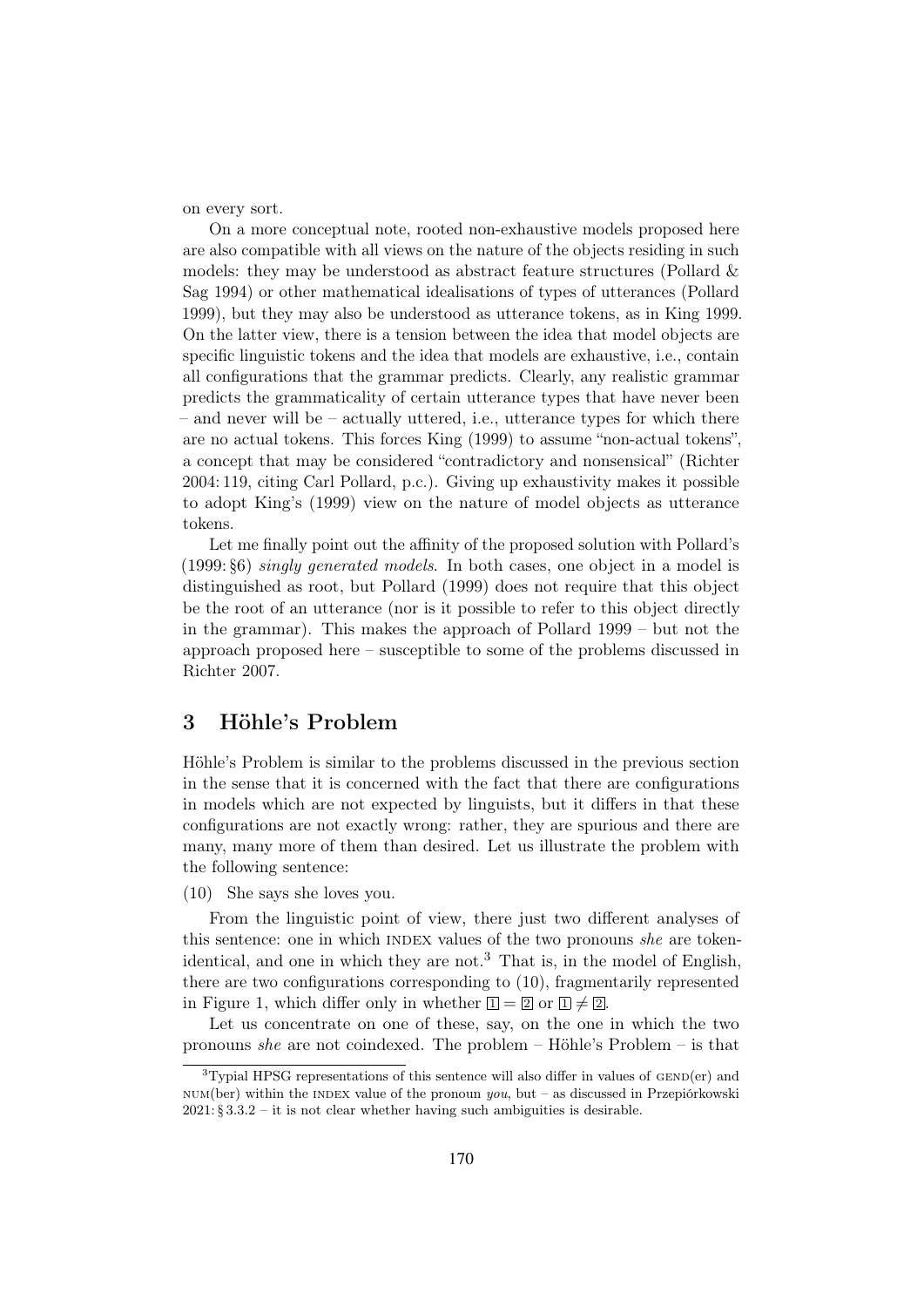

Figure 1: Fragments of an AVM representation of (10)

there are still many different configurations in the model corresponding to Figure 1 with  $\mathbb{I} \neq \mathbb{Z}$ , which differ in ways that linguists do not suspect and certainly do not care about. For example, even if the two INDEX values are different objects, the values of any of the attributes within INDEX may be token-identical or not. One possibility is schematically shown in Figure 2, where the two INDEX values corresponding to the two pronouns she are different model objects of sort ref (objects 1 and 5), and GEND values are also different objects of sort  $f$  (objects 4 and 6), but the values of the two attributes PERS are the same object 2 of sort  $\beta$ , and the values of the two attributes num are the same object 3 of sort sg. It is easy to see that there are  $2^3 = 8$  different configurations corresponding to two non-tokenidentical INDEX values of the two pronouns she in  $(10)$ . But of course this is just the tip of the iceberg. In model configurations corresponding to the schematic representation in Figure 1, the two CAT values may be identical or not; if they are not, HEAD values might be the same object or not; and if they are not, case values may be token-identical or not. Similarly for val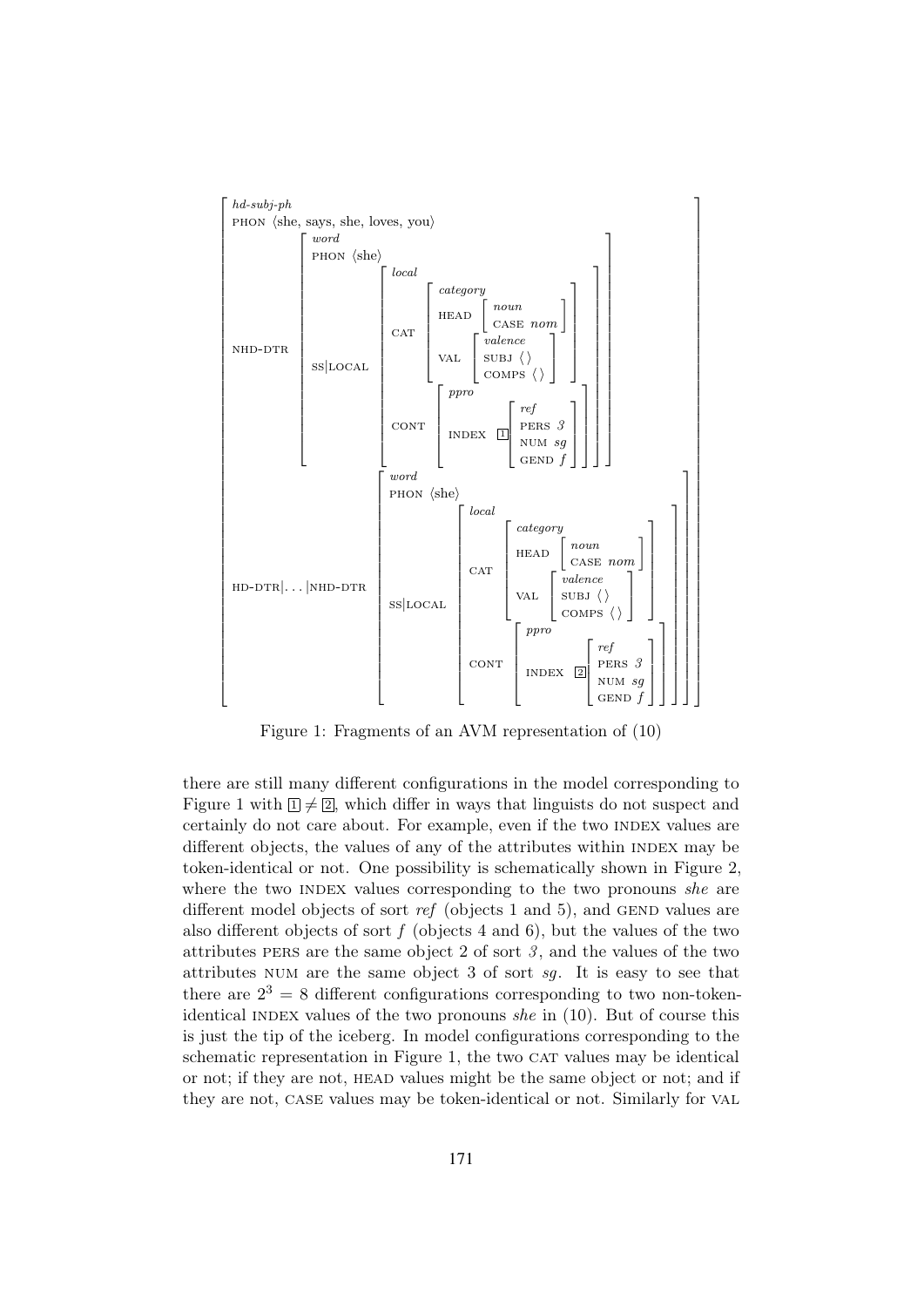

Figure 2: One of the eight different configurations of non-token-identical INDEX values of the two pronouns she in  $(10)$ 

values, HEAD values of the two verbs, etc. Even if we ignore the multiple occurrences of empty lists in the structure, there are thousands of different model configurations corresponding to the sentence in (10) with the two feminine pronouns non-coindexed (and only eight times fewer when they are coindexed). As observed in Przepiórkowski 2021, adding to the equation the problem of which empty list values of various attributes (e.g., the two attributes subj and the two attributes comps in Figure 1, among many others) are the same elist object and which are different elist objects, results in literally billions of different configurations where the linguist would expect just one.<sup>4</sup>

There are partial solutions of Höhle's Problem in the literature. Richter (2007: 102) proposes the Unique Empty List Condition in (11), which makes sure that all empty lists within an utterance are the same *elist* object.

 $(11) \quad \forall \exists \forall \exists (\exists \sim elist \land \exists \sim elist) \rightarrow \exists \exists \approx \exists)$ 

A comprehensive principle, which says roughly that structures that look the same are token-identical, is Sailer's (2003: 116) General Identity Principle (GIP) in (12), with the definition of the relation are-copies given in (13).

- $(12) \quad \forall \exists \forall \exists (\text{are-copies}(\exists, \exists) \rightarrow \exists \approx \exists)$
- $(13)$  $\frac{\mathbb{1} \mathbb{V} \mathbb{2}}{\mathbb{1}}$  are-copies $(\mathbb{1}, \mathbb{2}) \leftrightarrow$

$$
\left(\bigvee_{\sigma\in\mathcal{S}}(\textbf{I}\!\!\!\!\mathrm{I}\sim\sigma\wedge\textbf{I}\!\!\!\mathrm{I}\sim\sigma)\wedge\bigwedge_{\alpha\in\mathcal{A}}(\textbf{I}\!\!\;\mathrm{I}\alpha\approx\textbf{I}\!\!\;\mathrm{I}\alpha\rightarrow\texttt{are-copies}(\textbf{I}\!\!\;\mathrm{I}\alpha,\textbf{I}\!\!\;\mathrm{I}\alpha))\right)
$$

<sup>&</sup>lt;sup>4</sup> Each word introduces three lists (values of PHON, VAL SUBJ, and VAL COMPS), and there are five words in this sentence, so there are 15 *elist* objects stemming from words alone. The number of different ways to partition a set of  $n$  elements into equivalence classes is given by Bell numbers  $B_n$ , and  $B_{15} = 1,382,958,545$  (see https://oeis.org/A000110/list). This should be multiplied by the eight configurations of the two [INDEX values], etc." (Przepiórkowski 2021: fn. 44).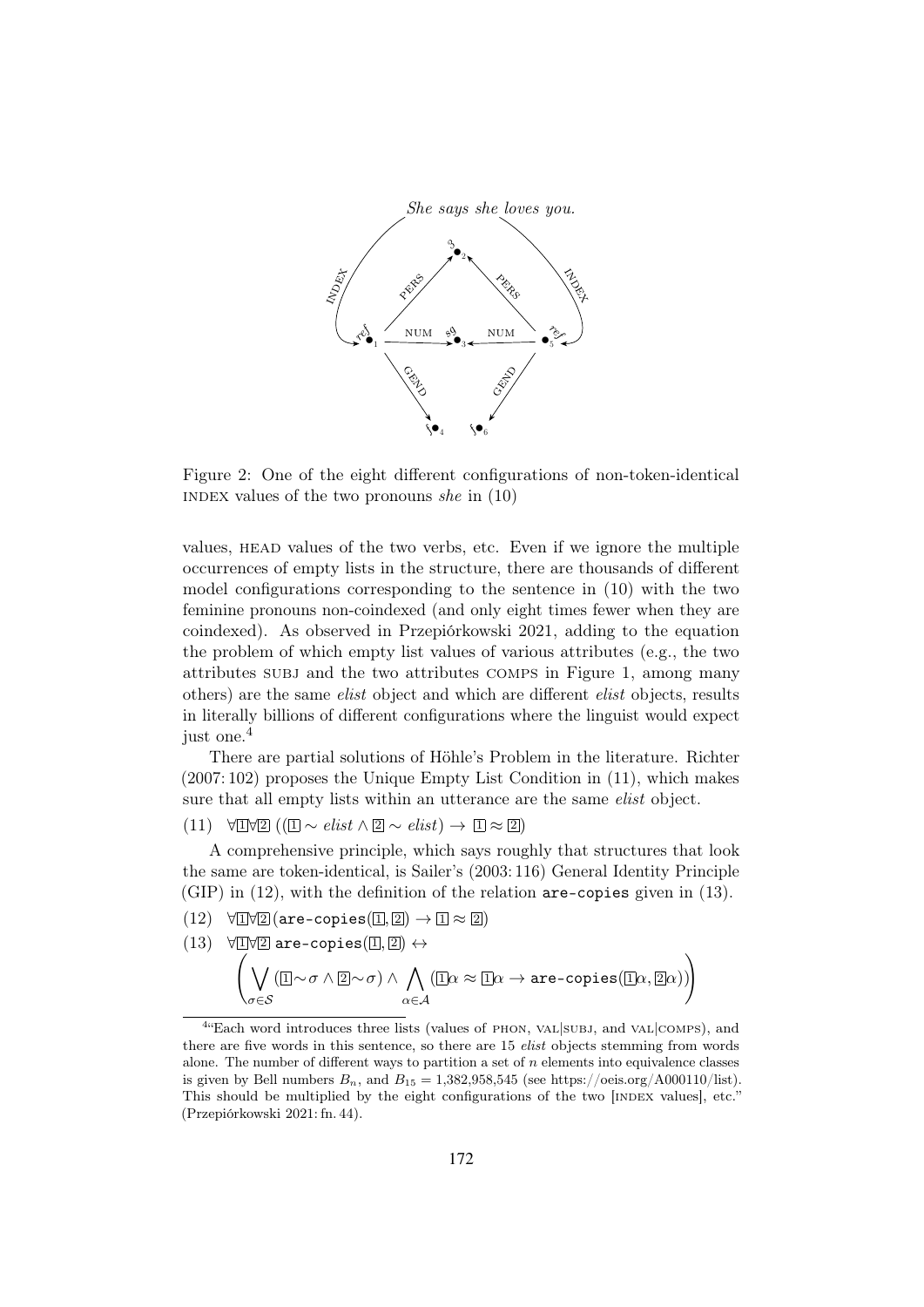In (13), S stands for the set of species (i.e., maximally specific sorts) and  $\mathcal A$ – for the set of attributes. What (13) is saying is that two objects  $\boxed{1}$  and  $\boxed{2}$ are copies if and only if they are of the same species  $\sigma$  and, recursively, for any attribute  $\alpha$  defined for that species, the values of  $\alpha$  for  $\Box$  and for  $\Box$  are copies.

As stated here, GIP is too strong: it requires that INDEX values of the two pronouns she in (10) must be token-identical, i.e., it invalidates the analysis of (10) on which the two feminine pronouns are not coindexed. More generally, this GIP is incompatible with the standard HPSG binding theory, which requires that some same-looking INDEX values are not token-identical. For this reason, GIP is formulated in Sailer 2003 in such a way that it only applies to certain semantic representations, in a way that is compatible with the standard binding theory and preserves the ambiguity of (10). But this means that the problem of spurious ambiguities remains. What is required to solve Höhle's Problem is a way to constrain the scope of GIP more selectively, for example, a way to say that it must apply to all same-looking structures with the exception of INDEX values of sort  $ref.^5$ 

The rest of this section describes a relatively simple solution, one that is much more comprehensive than the Unique Empty List Condition in (11) or the General Identity Principle in (12) constrained to certain semantic representations, but still leaves the theoretical possibility of spurious ambiguities occurring in some very special cases. A fully general but more complex solution is presented in Appendix B.

The key observation in the simpler solution is that the definition of are-copies in (13) does not determine whether same-looking cyclic structures stand in this relation or not. I will demonstrate the correctness of this observation below. But if such same-looking structures are not in the are-copies relation, then GIP in (12) does not force them to be tokenidentical. This means that one way to make GIP fully general but still allow, say, for INDEX values of sort ref to escape GIP, is to make such INDEX values cyclic. This can be achieved by adding one more attribute to ref, let us call it INT for *intensional*,<sup>6</sup> as in the signature fragment in  $(14)$ , and by making sure – via the constraint in  $(15)$  – that the value of INT is the object on which this attribute occurs, in effect creating a small cycle.

- $(14)$  ref GEND gender NUM number PERS person INT  $ref$
- (15) Universal Intensionality Principle:  $\forall 1 \forall 2 (\exists \text{INT} \approx 2 \rightarrow 1 \approx 2)$

<sup>5</sup>Other, less broadly accepted analyses which rely on some same-looking structures not being token identical, are Höhle's (1999: §2.4) architecture for phonology and Meurers's (1998: 326, fn. 42) approach to structural case assignment.

 ${}^{6}$ Thanks to Frank Richter (p.c.) for suggesting this name.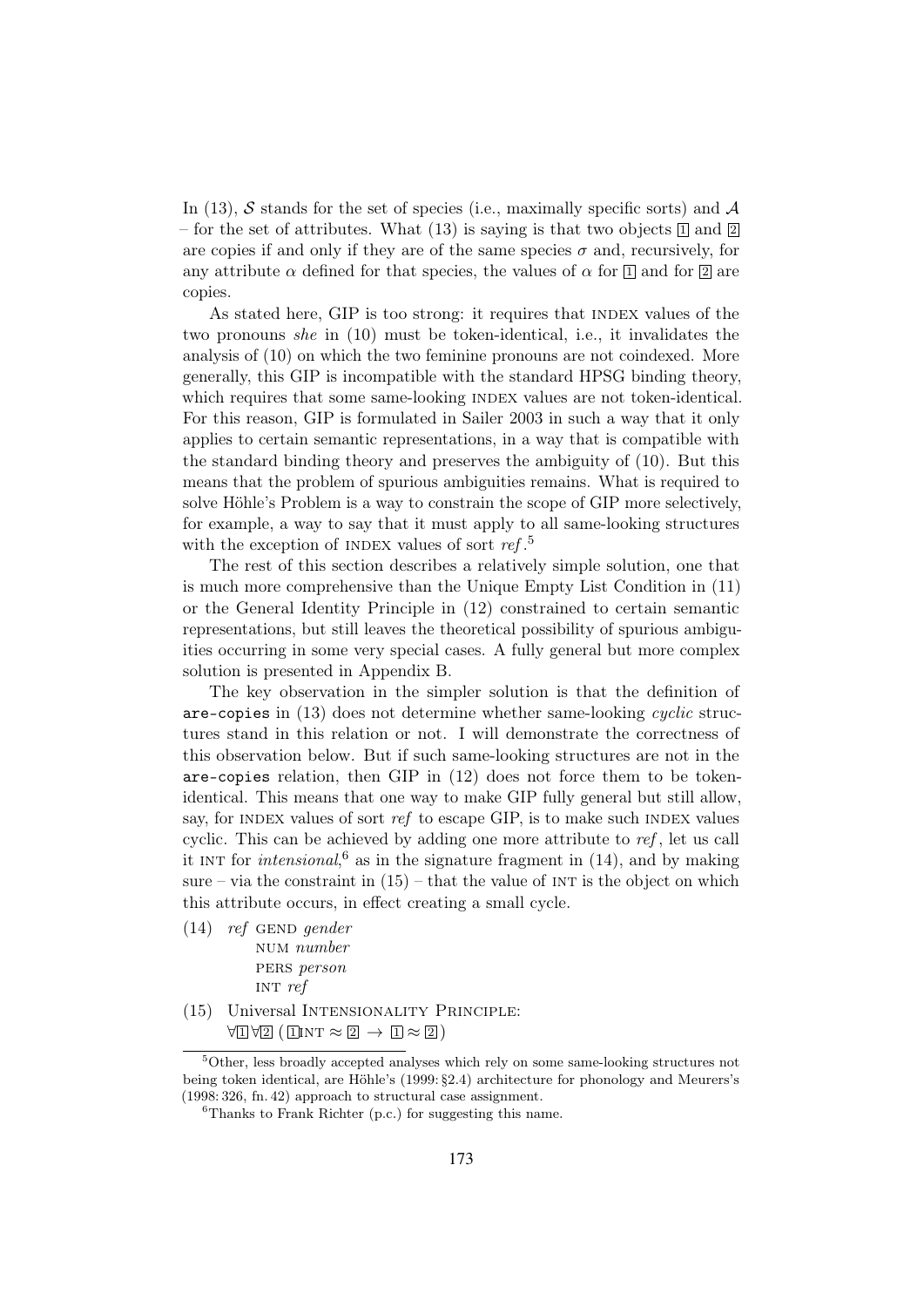With this modification in hand, let us see whether two INDEX values in (16) for the two occurrences of  $she$  – which intuitively look the same – are in the are-copies relation according to its definition (13).

(16) 
$$
\boxed{1}
$$
 
$$
\begin{bmatrix} ref \\ pERS & 3 \\ NUM & sg \\ GEND f \\ INT & \boxed{1} \end{bmatrix}
$$
 
$$
\approx \begin{bmatrix} ref \\ pERS & 3 \\ 2 \\ GEND & 5 \\ INT & \boxed{2} \end{bmatrix}
$$

According to this definition,  $\boxed{1}$  and  $\boxed{2}$  in (16) are in the are-copies relation iff 1) they are of same species (yes – both are of species ref), 2) the values of pers are copies ( $yes$  – they are of the same species 3 and have no attributes), 3) the values of NUM are copies  $(yes)$ , 4) the values of GEND are copies  $(yes)$ , and 5) the values of INT are copies. That is,  $\Box$  and  $\Box$  qua values of INDEX are copies if and only if  $\Box$  and  $\Box$  qua values of INT are copies. In other words, the definition of are-copies does not determine whether  $\mathbb{I}$  and  $\mathbb{I}$  are copies. Since they do not have to be in the are-copies relation, they are not forced by GIP to be the same objects. That is, they are genuinely exempt from GIP, even though they look the same.

In summary, the proposed simpler solution to Höhle's Problem consists in 1) adopting Sailer's (2003: 116) General Identity Principle but without restricting its scope to semantic representations or any other specific configurations and in 2) making structures that should be exempt from GIP cyclic.

This is a much more general solution than the partial solutions mentioned above. It subsumes Richter's (2007: 102) Unique Empty List Condition in (11), as it makes not only empty lists but all attribute-less species unique, so that in any utterance there is only one elist object, at most one nom object, at most one sg, etc. It also subsumes GIP as understood in Sailer 2003, since it is applied there to configurations which are not cyclic. However, this solution is not completely general, as it makes *all* cyclic structures exempt from GIP. So, for example, in a grammar of English in which a determiner and a noun mutually select each other, there will typically be a cycle in each nominal phrase containing a determiner. In such a case, when the structures of two NPs look the same (e.g., the guy in the sentence The guy's mother loves the guy's father), some spurious ambiguities will occur despite GIP. A more elaborate solution that is fully general and does not rely on cyclicity is presented Appendix B.

#### 4 Coordination of Unlikes: Second-Order HPSG

In order to handle examples such as  $(17)$  (from Bayer 1996: 585, fn. 7, (ii.c–d)). Yatabe (2004: 343) assumes a lexical entry for *emphasized* schematically represented in (18), with the category of the object specified disjunctively as an NP (nominal phrase; see noun) or a CP (complementiser phrase; comp).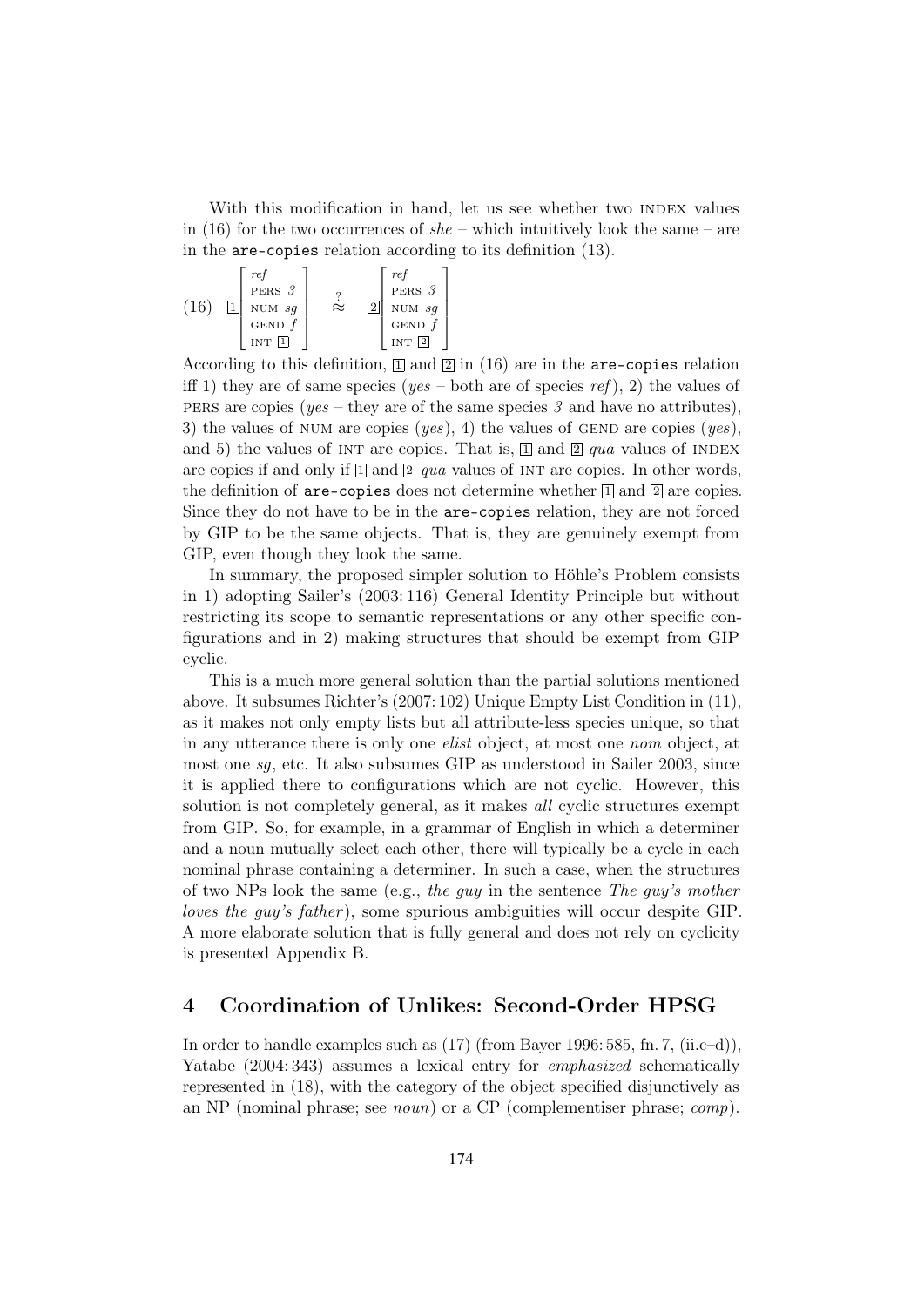- (17) a. We emphasized  $\vert$  Mr. Colson's many qualifications  $\vert_{NP}$  and  $\vert$  that he had worked at the White  $House|_{CP}$ .
	- b. We emphasized [[that Mr. Colson had worked at the White House  $|CP|$  and  $[his]$  many other qualifications  $|NP|$ .

1

 $\int$  PHON  $\langle$ emphasized $\rangle$ 

(18) 
$$
\left[\begin{array}{c} \text{SUBJ} \end{array}\left\{\begin{array}{c} \text{SUBJ} \end{array}\left\{\begin{array}{c} \text{NIBJ} \end{array}\left\{\begin{array}{c} \text{NIBJ} \end{array}\left\{\begin{array}{c} \text{NOL} \end{array}\left\{\begin{array}{c} \text{NOL} \end{array}\left\{\begin{array}{c} \text{NOL} \end{array}\left\{\begin{array}{c} \text{NOL} \end{array}\right\}\right)\right\}\end{array}\right\}\right]
$$

The key idea is the use of the distributive functor, c, defined in (19) (Yatabe 2004: 343, (12)):

$$
(19) \quad \boxed{1}: c(\alpha) \equiv \boxed{1}: \alpha \ \lor \ (\boxed{1}: [\text{ args } \langle \boxed{a_1}, \ldots, \boxed{a_n} \rangle] \ \land \ \boxed{a_1}: \alpha \land \ldots \land \boxed{a_n}: \alpha)
$$

Here  $\alpha$  is a description, such as  $\begin{bmatrix} noun \\ \text{CASE } nom \end{bmatrix}$  or  $noun \vee comp$  in (18), and an object  $\Box$  satisfies  $c(\alpha)$  – written as  $\Box$  :  $c(\alpha)$  – iff it either satisfies the description  $\alpha$  directly (see the first disjunct in (19)), or if it is the HEAD value of a coordinate structure with conjuncts having HEAD values  $\overline{a_1}, \ldots, \overline{a_n}$  (see the second disjunct); in the latter case, each of  $\boxed{a_1}$ , ...,  $\boxed{a_n}$  must satisfy  $\alpha$ independently.

The intention of (19) is clear, but it is far from clear how to formally encode it. That is, for each particular description  $\alpha$  it is easy to define a unary relation corresponding to  $c(\alpha)$  in (19). What is far from clear is how to define c in its generality (i.e., in a way simulating  $(19)$ ), as a binary relation between objects and arbitrary descriptions  $\alpha$ . The problem is that, in RSRL (Relational Speciate Re-entrant Language; Richter 2004), the language for formalising HPSG grammars, arguments of relations are objects, not descriptions.

I argue that this kind of analysis of unlike category coordination (UCC) is on the right track – to the extent that justifies making RSRL a secondorder language, in which not only objects but also their properties may be quantified over.<sup>7</sup> While linearisation-based approaches to UCC were popular in HPSG in 2000s (e.g., Crysmann 2003, Beavers & Sag 2004, Chaves 2006, 2008), it is clear now that at least some cases of UCC must be analysed as direct coordination of smaller constituents, rather than as coordination of larger verbal constituents and subsequent ellipsis (see, e.g., Levine 2011: § 2.3, Dalrymple 2017, Abeillé & Chaves 2021: § 6, and Patejuk & Przepiórkowski 2021). Conceding this point, Chaves 2013 proposes to save the law of the coordination of likes (as it is sometimes called after Williams 1981) by reanalysing categories as constellations of some morphosyntactic features and moving troublesome distributive restrictions, such as those encoded in (18), to semantics. Unfortunately, this approach is untenable, given that case is one of the remaining categorial features in Chaves 2013 and that instances

<sup>7</sup>Second-order systems usually have higher computational complexity than their firstorder equivalents, but given that already first-order RSRL is undecidable (Kepser 2004), second-order RSRL is in the same class as standard RSRL.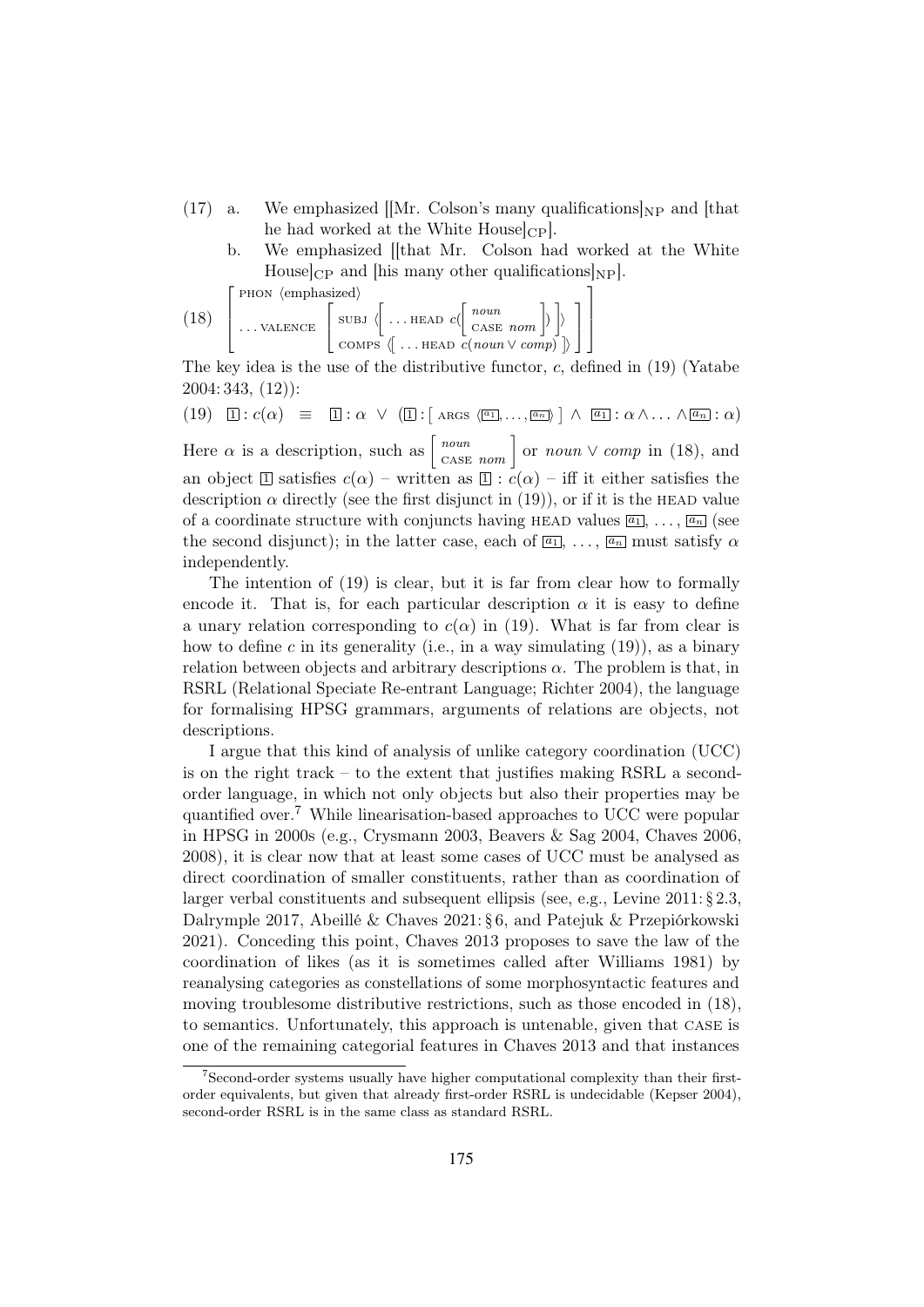of unlike case coordination are well known (and have also been discussed within HPSG; see Przepiórkowski 1999: § 5.3.1 and Levy 2001: § 4). Hence, Yatabe's (2004) is the most convincing approach to UCC currently on the HPSG market and, given that the distributive functor  $c$  is also explicitly invoked in recent work (Yatabe  $\&$  Tam 2021: 74), there is an increasing need to make it formalisable.

This calls for extending the syntax and semantics of RSRL to handle second-order quantification. The modifications of the standard RSRL definitions are relatively straightforward:<sup>8</sup>

- signatures do not only specify arities of relation symbols, but also types of their arguments (each either  $e$  or  $et$ );
- interpretations of relation symbols are trivially modified so that they satisfy such signatures (i.e., they are sets of tuples whose each element is an object or a set of objects, depending on the type specified in the signature);
- the set of variables,  $VAR$ , is the disjoint sum of  $VAR_e$  (first-order variables) and  $\mathcal{VAR}_{et}$  (second-order variables):
- variable assignments assign objects to elements of  $VAR_e$  and they assign sets of objects to elements of  $VAR_{et}$ ; the interpretation of quantifiers is extended to second-order variables correspondingly;
- apart from the usual first-order terms  $\mathcal{T}_e^{\Sigma}$  (for the signature  $\Sigma$ ), there are also second-order terms,  $\mathcal{T}_{et}^{\Sigma}$ , specified recursively simultaneously with the set of formulae,  $\mathcal{D}^{\Sigma}$ , as the disjoint sum of second-order variables  $(\mathcal{VAR}_{et})$  and all formulae  $(\mathcal{D}^{\Sigma})$ ;
- two clauses of the definition of formulae (Richter 2004: 165) are further modified so that:
	- the variables which are arguments of relation symbols are of the right type e or et,
	- $\tau_1 \approx \tau_2$  is a formula if both terms are of the same type (i.e., both are e or both are et);
- importantly, a new kind of formula is added:  $\tau_1(\tau_2)$ , where  $\tau_1 \in \mathcal{T}_{et}^{\Sigma}$ and  $\tau_2 \in \mathcal{T}_e^{\Sigma}$ ; this formula says that the description  $\tau_1$  holds of the object  $\tau_2$ ;
- more precisely, the interpretation of  $\tau_1(\tau_2)$  is the set of all these objects of the universe U on which the interpretation of  $\tau_2$  belongs to the interpretation of  $\tau_1$ ; more formally:  $D_1^{ass}(\tau_1(\tau_2)) = \{u \in U : T_1^{ass}(\tau_2)(u) \in$  $D_{\mathsf{I}}^{ass}(\tau_1)\}.$

Note that, apart from the extended interpretations of relation symbols, models are not affected by these changes: they are still collections of objects

<sup>&</sup>lt;sup>8</sup>See Richter 2004: § 3.1.1 for the standard definitions and meanings of particular symbols. I simplify throughout by ignoring chains.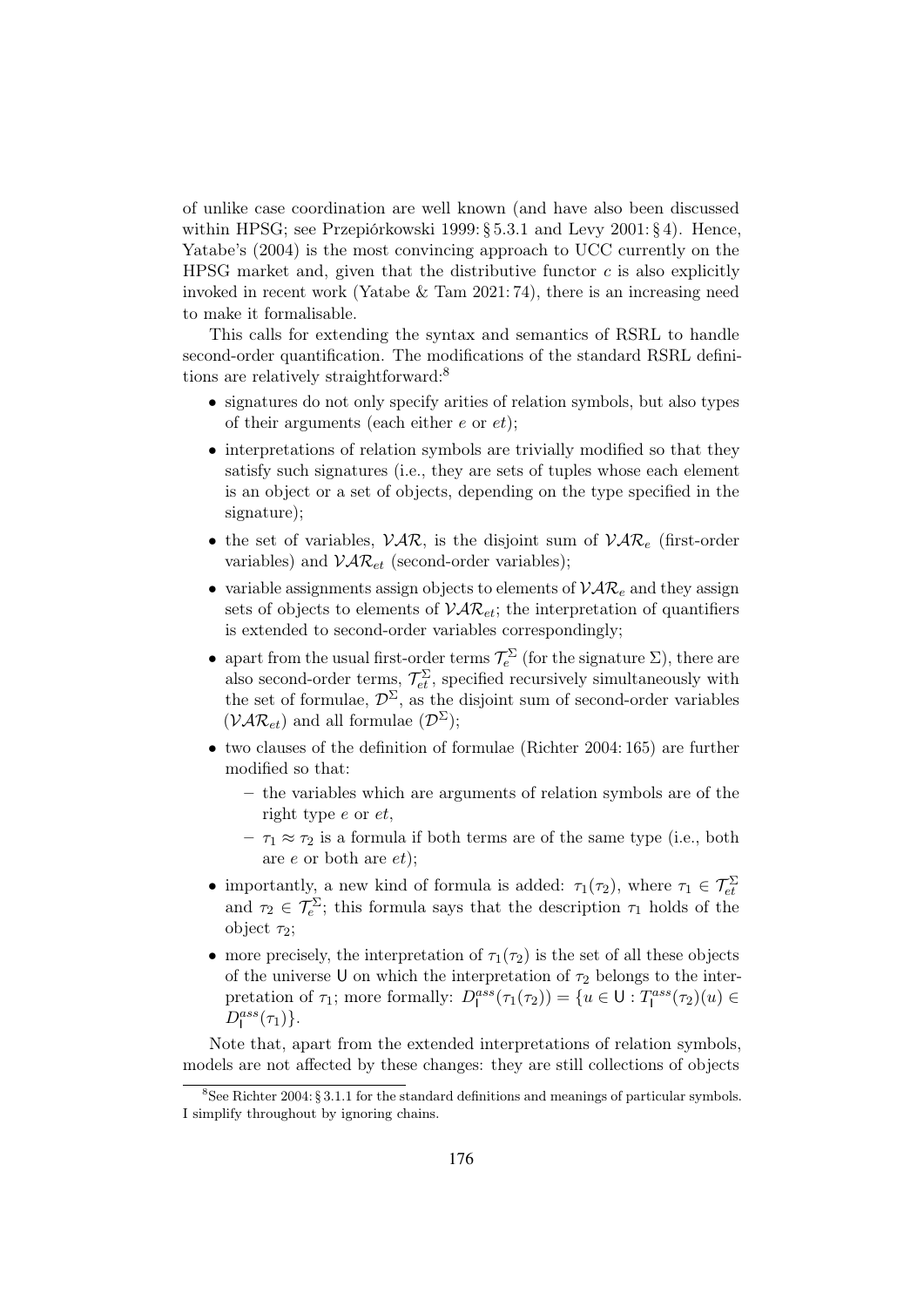of particular species related via particular attributes.

Given these extensions, the lexical entry in (18) may be represented as in  $(20)$ , with the definition of c in  $(19)$  formalised via the relation c defined in (21).

(20) 
$$
\begin{bmatrix} \text{PHON } \langle \text{emphasized} \rangle \\ \dots \text{VALENCE } \begin{bmatrix} \text{SUBJ } \langle \dots \text{HEAD } \Box \end{bmatrix} \rangle \\ \text{OMPS } \langle \dots \text{HEAD } \Box \end{bmatrix} \end{bmatrix} \begin{bmatrix} \wedge \alpha_1 \approx (\because \sim \text{noun } \wedge : \text{CASE } \sim \text{nom}) \\ \wedge \alpha_2 \approx (\because \sim \text{noun } \vee : \sim \text{comp}) \\ \wedge \text{c}(\Box, \alpha_1) \wedge \text{c}(\Box, \alpha_2) \end{bmatrix}
$$
  
(21) 
$$
\forall \Box_e \forall \alpha_{et} \ (\text{c}(\Box, \alpha) \leftrightarrow \alpha(\Box) \ \vee \ \Box(\Box, \alpha_1) \wedge \text{c}(\Box, \dots, \Box \text{max}) \ \wedge \\ \Box(\Box, \alpha) \wedge \dots \wedge \text{c}(\Box, \alpha)) \ )
$$

The definition of relation c in  $(21)$  differs from Yatabe's  $(2004)$  definition of c in (19) in being fully recursive, i.e., in taking into account nested (embedded) coordination, as in Scooby-Doo or Tom and Jerry.

As already pointed out above, this second-order extension of RSRL seems to be necessary to formalise Yatabe's (2004) analysis in its generality. What may be considered an advantage of this formalisation is that it also encodes the standard LFG approach to coordination, on which certain properties are distributive so that, when they are applied to a coordinate structure, they independently distribute to all conjuncts (see, e.g., Dalrymple & Kaplan 2000, Przepiórkowski & Patejuk 2012, and especially Przepiórkowski & Patejuk 2021). That it, the second-order extension proposed here makes it possible to formally define the notion of distributivity in coordination which is assumed in Lexical Functional Grammar as a primitive mechanism of that theory.

It must be noted, however, that an extensionally equivalent analysis – i.e., an analysis that results in exactly the same configurations in models – is possible that does not require such a second-order extension: instead of defining the second-order relation c whose second argument is an arbitrary description, it is possible to define a different first-order relation for each such description. For example, the lexical entry in (20) may be replaced with the lexical entry in (22), with relations noun\_and\_nom and noun\_or\_comp defined as in  $(23)-(24)$ :

(22) 
$$
\begin{bmatrix} \text{PHON (emphasized)} \\ \dots \text{VALENCE} \begin{bmatrix} \text{SUBJ} \langle \dots \text{HEAD } \overline{\mathbf{1}} \rangle \\ \text{COMPS} \langle \dots \text{HEAD } \overline{\mathbf{2}} \rangle \end{bmatrix} \end{bmatrix} \wedge \text{noun\_and\_nom}(\overline{\mathbf{1}})
$$
  
(23) 
$$
\forall \overline{\mathbf{1}} \text{ (noun\_and\_nom}(\overline{\mathbf{1}}) \leftrightarrow (\overline{\mathbf{1}} \sim \text{noun} \land \overline{\mathbf{1}} \text{CASE} \sim \text{nom}) \lor \overline{\exists} \overline{\mathbf{a}}_1 \dots \overline{\exists} \overline{\mathbf{a}}_n (\overline{\mathbf{1}} \land \text{RRS } \langle \overline{\mathbf{a}}_1, \dots, \overline{\mathbf{a}}_n) \land \overline{\mathbf{a}}_n \text{ noun\_and\_nom}(\overline{\mathbf{a}}_1) \land \cdots \land \overline{\mathbf{a}}_n \text{and\_nom}(\overline{\mathbf{a}}_n)) ) )
$$
  
(24) 
$$
\forall \overline{\mathbf{1}} \text{ (noun\_or\_comp}(\overline{\mathbf{1}}) \leftrightarrow ((\overline{\mathbf{1}} \sim \text{noun} \lor \overline{\mathbf{1}} \sim \text{comp}) \lor \overline{\mathbf{a}}_1 \dots \overline{\mathbf{a}}_n (\overline{\mathbf{1}} \land \text{RRS } \langle \overline{\mathbf{a}}_1, \dots, \overline{\mathbf{a}}_n) \land \overline{\mathbf{a}}_n \text{oun\_or\_comp}(\overline{\mathbf{a}}_1) \land \cdots \land \overline{\mathbf{a}}_n \text{our\_or\_comp}(\overline{\mathbf{a}}_n)) ) )
$$

As different predicates impose different selectional restrictions and allow for different combinations of categories, many relations analogous to  $(23)$ – $(24)$ would have to be defined in the grammar, all encoding essentially the same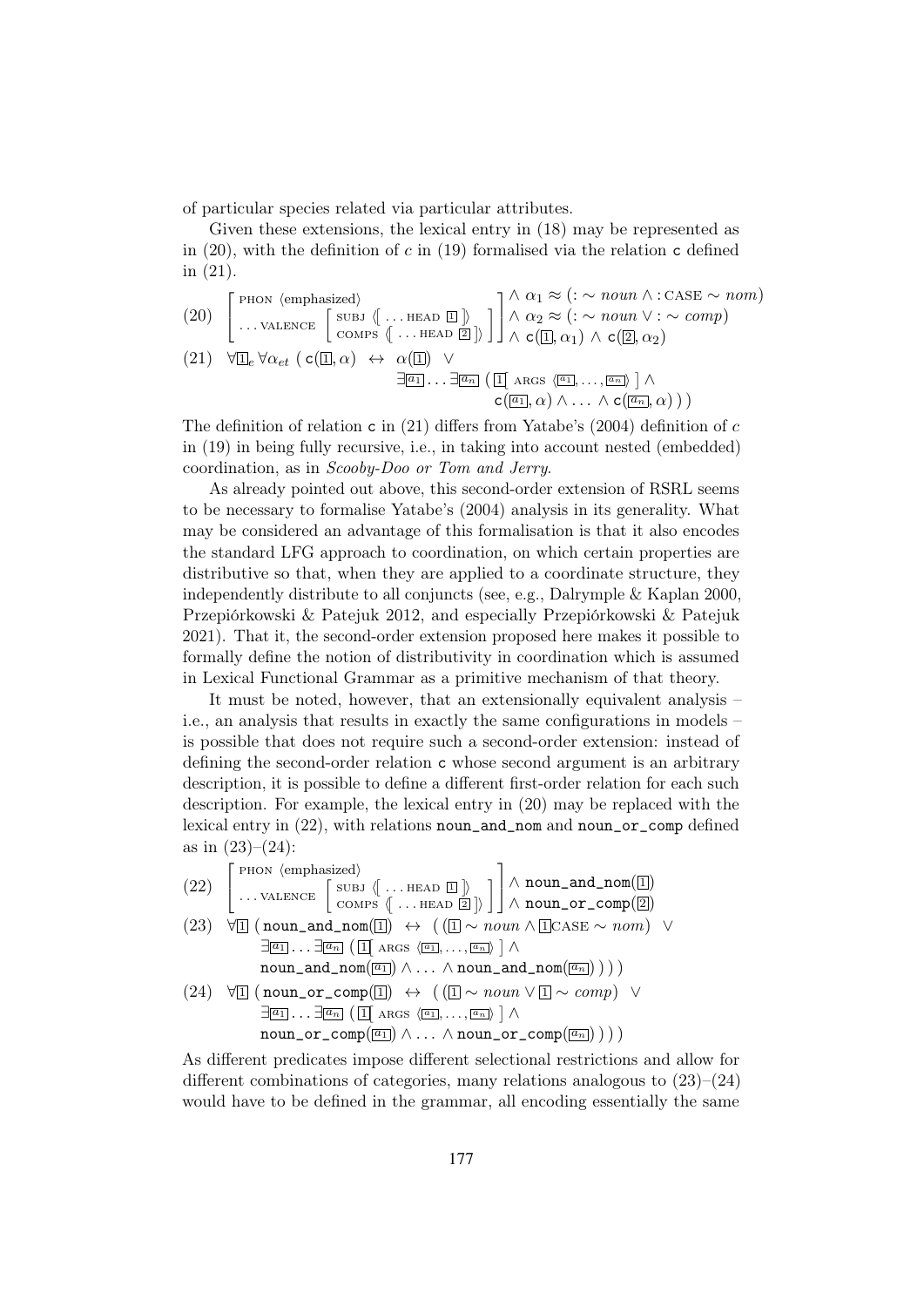mechanism of distribution of selectional restrictions to all conjuncts in a coordinate structure. For this reason, an analysis in terms of a single general relation encoding such distributivity should be preferred, even if it calls for a second-order extension of RSRL.

#### 5 Conclusion

While the extent to which the model theory of HPSG is developed is unparalleled, and – with the notable exception of Søgaard  $\&$  Lange 2009 – there is practically no work on the formal foundations of HPSG after Richter 2007, it would be a mistake to assume that all problems are solved and all reasonable analyses may be formalised. The improvements proposed in this paper range from fundamental and conceptual (making models rooted and non-exhaustive, extending the underlying language to second-order) to purely technical (solving the long-standing Höhle's Problem). I hope that this paper will help rekindle some interest in the formal foundations of HPSG.

## Appendices

## A Non-Exhaustive Rooted Models – Technicalities

Here are the technical modifications to RSRL, as defined in Richter 2004: § 3.1.1, which are needed to implement the idea of rooted non-exhaustive models presented in Section 2. All definitions are simplified by ignoring complications related to chains.

I assume the standard notion of signature (Richter 2004: 156):

Definition 1 (signature)  $\Sigma$  is a signature iff  $\Sigma$  is a septuple  $\langle S, \sqsubseteq, S_{max}, A, F, R, Ar \rangle$ ,  $\langle S, \sqsubseteq \rangle$  is a partial order,  $S_{max} = \{ \sigma \in S \mid \text{for each } \sigma' \in S, \text{ if } \sigma' \sqsubseteq \sigma \text{ then } \sigma = \sigma' \},\$ A is a set, F is a partial function from  $S \times A$  to S, for each  $\sigma_1 \in S$ , for each  $\sigma_2 \in S$ , for each  $\phi \in A$ , if  $F(\sigma_1, \phi)$  is defined and  $\sigma_2 \sqsubseteq \sigma_1$ then  $F(\sigma_2, \phi)$  is defined and  $F(\sigma_2, \phi) \sqsubseteq F(\sigma_1, \phi)$ , R is a finite set, and Ar is a total function from R to the positive integers.

On the other hand, I extend the notion of terms (Richter 2004: 162) by adding a special symbol, r, used to refer to the distinguished object in the universe of a interpretation (which will be defined below, in Definition  $5$ ):<sup>9</sup>

<sup>&</sup>lt;sup>9</sup>In this and the following definitions, my extensions are underlined.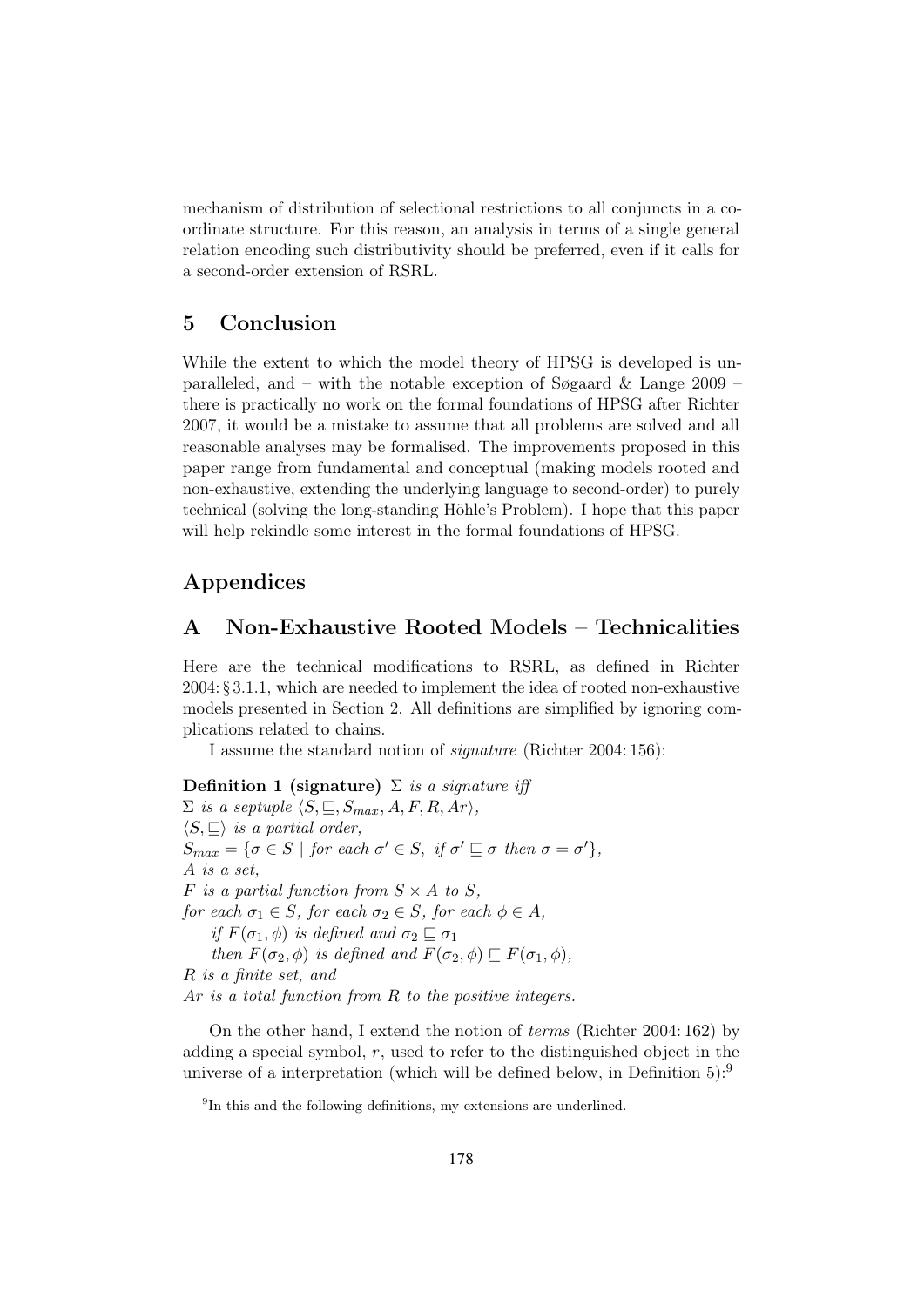**Definition 2 (terms)** For each signature  $\Sigma = \langle S, \subseteq, S_{max}, A, F, R, Ar \rangle$ , the set of terms  $T^{\Sigma}$  is the smallest set such that  $r \in T^{\Sigma}_{\overline{\Sigma}},$  $: \in T^{\Sigma},$ for each  $x \in V$ ,  $x \in T^{\Sigma}$ , for each  $\phi \in A$  and each  $\tau \in T^{\Sigma}$ ,  $\tau \phi \in T^{\Sigma}$ .

The definition of *formulæ* is standard (Richter 2004: 165):

**Definition 3 (formulæ)** For each signature  $\Sigma = \langle S, \subseteq, S_{max}, A, F, R, Ar \rangle$ , the set of formulæ  $D^{\Sigma}$  is the smallest set such that for each  $\sigma \in S$ , for each  $\tau \in T^{\Sigma}$ ,  $\tau \sim \sigma \in D^{\Sigma}$ , for each  $\tau_1, \tau_2 \in T^{\Sigma}, \tau_1 \approx \tau_2 \in D^{\Sigma},$ for each  $\rho \in R$ , for each  $x_1, \ldots, x_{Ar(\rho)} \in V$ ,  $\rho(x_1, \ldots, x_{Ar(\rho)}) \in D^{\Sigma}$ , for each  $x \in V$ , for each  $\delta \in D^{\Sigma}$ ,  $\exists x \delta \in D^{\Sigma}$ , (analogous for  $\forall$ ) for each  $\delta \in D^{\Sigma}, \ \neg \delta \in D^{\Sigma}$ , for each  $\delta_1, \delta_2 \in D^{\Sigma}$ , and  $(\delta_1 \wedge \delta_2) \in D^{\Sigma}$ . (analogous for  $\vee, \rightarrow, \leftrightarrow$ )

Additionally, the standard definition of free variables (Richter 2004: 166–167),  $FV$ , is trivially extended so that the term r is variable-free:  $FV(r) = \{\}.$ 

Also the definition of descriptions is standard (Richter 2004: 173):

Definition 4 (descriptions) For each signature  $\Sigma$ , the set of descriptions  $D_0^{\Sigma} = \{\delta \in D^{\Sigma} | FV(\delta) = \{\}\}.$ 

The definition of *interpretation* is extended from a quadruple  $(U, S, A, R)$ (Richter 2004: 157–158) to a quintuple  $\langle U, r, S, A, R \rangle$ , where U, S, A, and R are defined in the standard way (i.e., as the universe, assignment of species to objects, interpretation of attributes, and interpretation of relation symbols, respectively), and  $r \in U$  is the distinguished object:

#### Definition 5 (interpretation) For each signature

 $\Sigma = \langle S, \sqsubseteq, S_{max}, A, F, R, Ar \rangle, I = \langle \mathsf{U}, \mathsf{r}, \mathsf{S}, \mathsf{A}, \mathsf{R} \rangle$  is an  $\Sigma$  interpretation iff U is a set,  $r \in U$ ,

S is a total function from U to  $S_{max}$ ,

A is a total function from A to the set of partial functions from U to U, for each  $\phi \in A$  and each  $u \in U$ 

if  $A(\phi)(u)$  is defined

then  $F(\mathsf{S}(u), \phi)$  is defined, and  $\mathsf{S}(\mathsf{A}(\phi)(u)) \sqsubseteq F(\mathsf{S}(u), \phi)$ , and for each  $\phi \in A$  and each  $u \in U$ ,

if  $F(S(u), \phi)$  is defined then  $A(\phi)(u)$  is defined,

R is a total function from R to the power set of  $\bigcup U^n$ , and n∈N

for each  $\rho \in R$ ,  $\mathsf{R}(\rho) \subseteq \mathsf{U}^{Ar(\rho)}$ .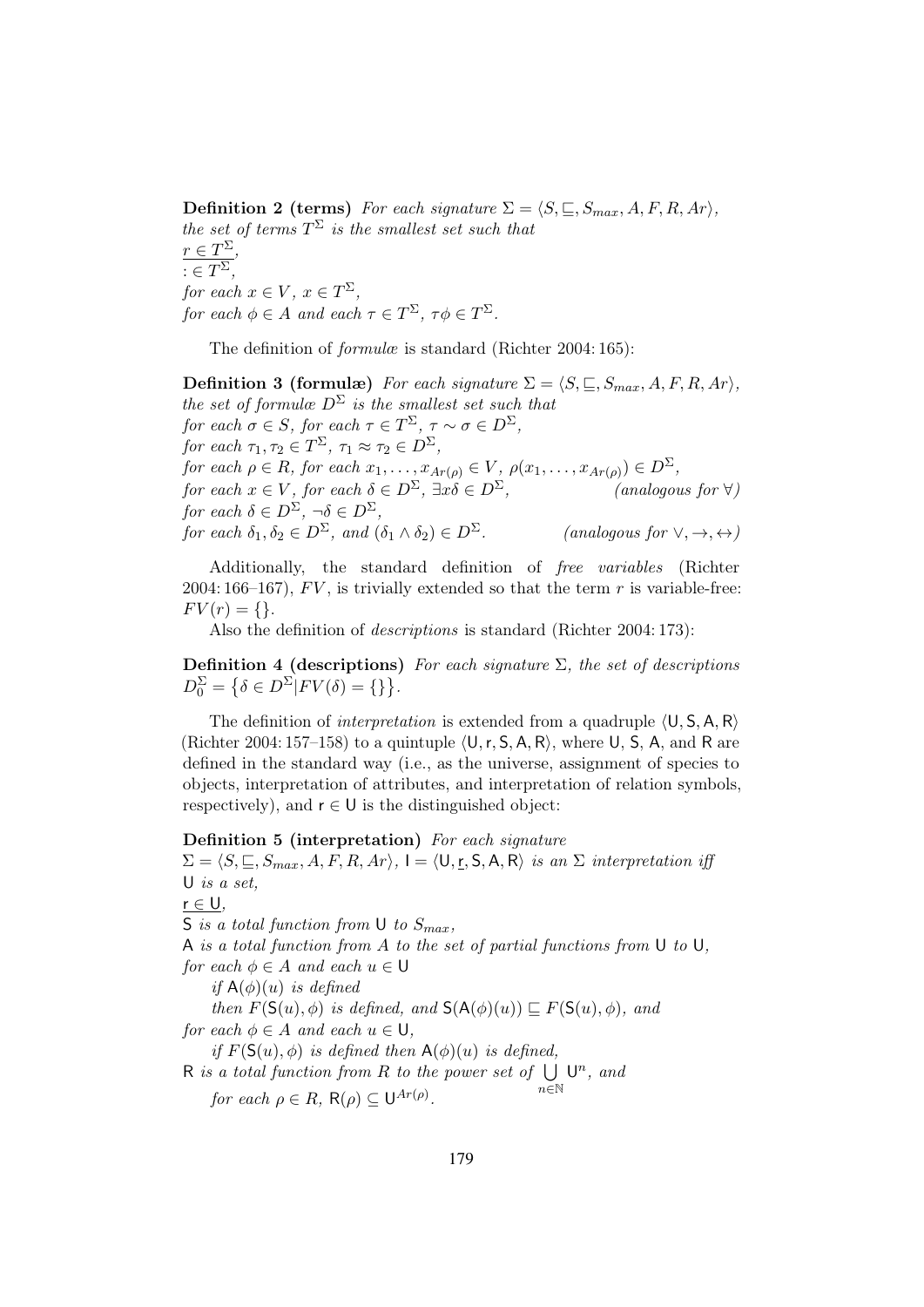The definition of *variable assignments* (Richter 2004:  $161-162$ ) is standard, while the definition of *term interpretation* (Richter 2004: 162–163) is extended so that the interpretation of the term  $r$  is the distinguished object  $r$ :

#### Definition 6 (term interpretation) For each signature

 $\Sigma = \langle S, \sqsubseteq, S_{max}, A, F, R, Ar \rangle$ , for each  $\Sigma$  interpretation  $I = \langle U, r, S, A, R \rangle$ , for each  $g \in G_I$ , the term interpretation  $T_I^g$  $\frac{g}{\Box}$  is the total function from  $T^{\Sigma}$  to the set of partial functions from U to U such that for each  $u \in U$ ,

 $\mathsf{T}_{\mathsf{I}}^g(r)(u)$  is defined and  $\mathsf{T}_{\mathsf{I}}^g(r)(u) = \mathsf{r},$  $\frac{1}{2}$  $\overline{\mathsf{T}^g_{\mathsf{I}}}$  $\frac{g}{\Gamma(2)}(u)$  is defined and  $\mathsf{T}_1^g$  $\binom{g}{1}$ : $)(u) = u,$ for each  $x \in V$ ,  $\mathsf{T}_1^g$  $\int_1^g(x)(u)$  is defined and  $\mathsf{T}_1^g$  $J_1^g(x)(u) = g(x),$ for each  $\tau \in T^{\Sigma}$ , for each  $\phi \in A$ ,  $\mathsf{T}_1^g$  $\int_{I}^{g} (\tau \phi)(u)$  is defined iff  $\mathsf{T}^{g}_{I}$  $\int_{1}^{g}(\tau)(u)$  is defined and  $A(\phi)(T_1^g(\tau)(u))$  is defined, and if  $T_1^g(\tau\phi)(u)$  is  $\int_{\mathsf{I}}^g(\tau\phi)(u)$  is defined then  $\mathsf{T}^g_{\mathsf{I}}$  $I_I^g(\tau\phi)(u) = \mathsf{A}(\phi)(\mathsf{T}_I^g)$  $\int_1^g(\tau)(u)).$ 

The definition of formula denotation (Richter 2004: 168–169) can be simplified: given that the whole universe in any interpretation corresponds to a single utterance, quantification may now by defined in the same way as in first-order logic, as quantification over the whole universe, rather than as quantification over components. The practical effect of this modification is the same as in the setup of Richter 2007, where quantification evaluated at any object scopes over the whole utterance to which this object belongs.

#### Definition 7 (formula denotation) For each signature

 $\Sigma = \langle S, \sqsubseteq, S_{max}, A, F, R, Ar \rangle$ , for each  $\Sigma$  interpretation  $I = \langle U, r, S, A, R \rangle$ , for each  $g \in G_I$ , the formula denotation function  $\bar{D}_I^g$  $\frac{g}{1}$  is the total function from  $D^{\Sigma}$  to the power set of U such that

for each  $\tau \in T^{\Sigma}$ , for each  $\sigma \in S$ ,  $D^g_1$  $\int_0^g (\tau \sim \sigma) = \int_0^{\tau} u \in U$  $\begin{array}{c} \begin{array}{c} \begin{array}{c} \end{array} \\ \begin{array}{c} \end{array} \end{array} \end{array}$  $T_1^g$  $\int_1^g(\tau)(u)$  is defined, and  $S(T_1^{\hat{g}})$  $\frac{g}{\Gamma}(\tau)(u)\Big) \sqsubseteq \sigma$  $\mathcal{L}$ , for each  $\tau_1, \tau_2 \in T^{\Sigma}$ ,  $D^g_1$  $I_1^g(\tau_1 \approx \tau_2) =$  $\sqrt{ }$  $\mathbf{J}$  $\mathbf{I}$  $u \in \mathsf{U}$   $T_1^g$  $\int_1^g(\tau_1)(u)$  is defined,  $T_1^g$  $\int_1^g(\tau_2)(u)$  is defined, and  $T_1^g$  $\int_{1}^{g}(\tau_{1})(u) = \mathsf{T}_{1}^{g}$  $\int_1^g(\tau_2)(u)$  $\lambda$  $\mathbf{I}$  $\frac{1}{2}$ , for each  $\rho \in R$ , for each  $x_1, \ldots, x_{Ar(\rho)} \in V$ ,  $D^g_1$  $\mathcal{L}^{g}_{\mathsf{I}}(\rho(x_1,\ldots,x_{Ar(\rho)})) = \{u \in \mathsf{U} \mid \langle g(x_1),\ldots,g(x_{Ar(\rho)}) \rangle \in \mathsf{R}(\rho) \},$ for each  $x \in V$ , for each  $\delta \in D^{\Sigma}$ ,  $D^g_1$  $\int_1^g (\exists x \delta) = \begin{cases} u \in \mathsf{U} \end{cases}$  $\begin{array}{c} \begin{array}{c} \begin{array}{c} \end{array} \\ \begin{array}{c} \end{array} \end{array} \end{array}$  $for some u' \in U$ </u>  $u \in D_{\mathsf{I}}^{g[x \mapsto u']}$  $\int_{1}^{g(x\mapsto u)}(\delta)$  $\lambda$ , for each  $x \in V$ , for each  $\delta \in D^{\Sigma}$ ,  $D^g_1$  $\int_{1}^{g} (\forall x \delta) = \begin{cases} u \in \mathsf{U} \end{cases}$  $\begin{array}{c} \begin{array}{c} \begin{array}{c} \end{array} \\ \begin{array}{c} \end{array} \end{array} \end{array}$  $\underline{for}$  each  $u' \in U$  $u \in D_{\mathsf{I}}^{g[x \mapsto u']}$  $\int_{1}^{g(x\mapsto u)}(\delta)$  $\lambda$ , for each  $\delta \in D^{\Sigma}$ ,  $\mathsf{D}_{\mathsf{I}}^{\mathsf{g}}$  $\int_{I}^{g}(-\delta) = U \backslash D_{I}^{g}$ I  $(\delta),$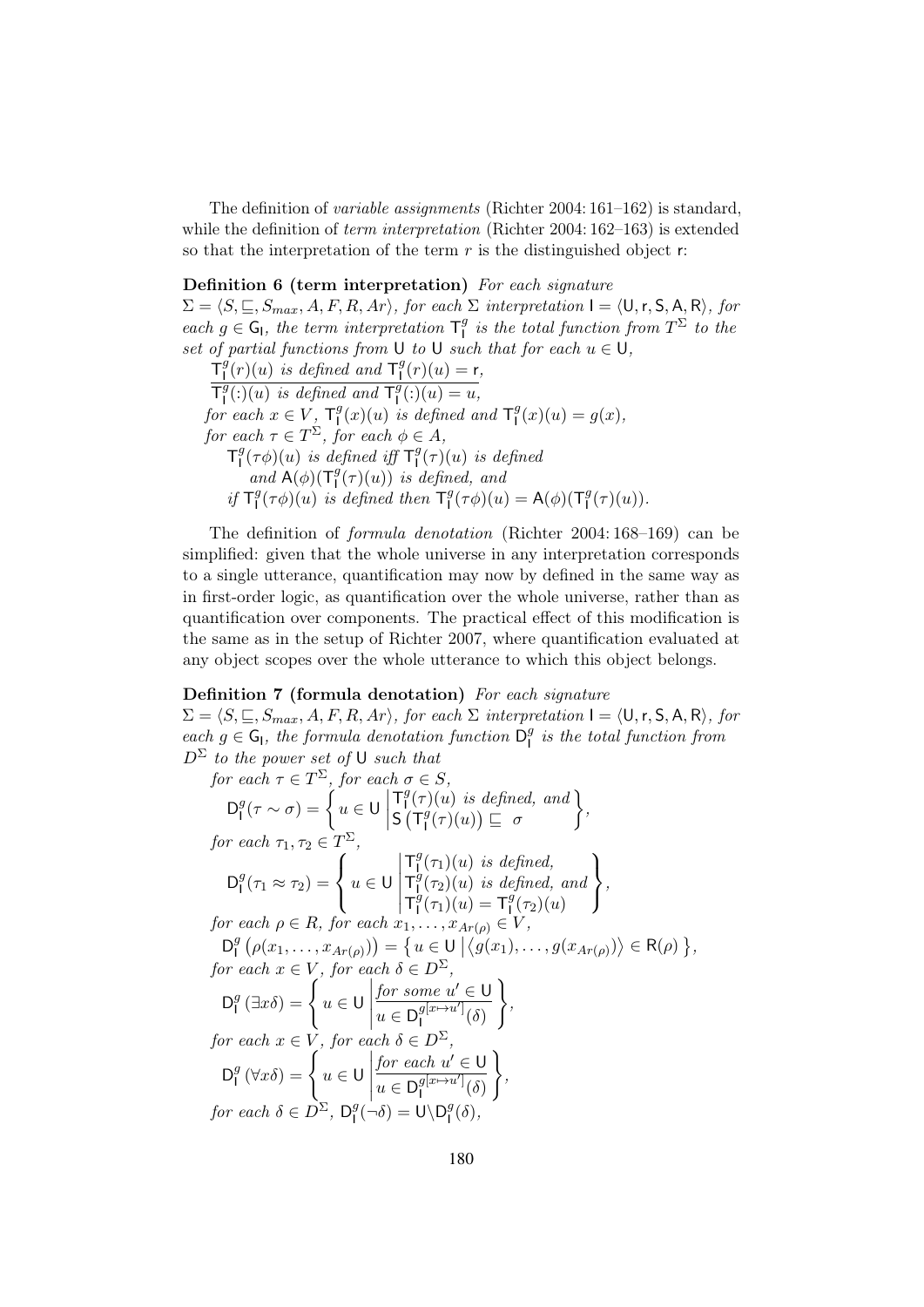for each  $\delta_1, \delta_2 \in D^{\Sigma}$ ,  $\mathsf{D}_{\mathsf{I}}^9$  $\mathsf{D}^g_{\mathsf{I}}\left((\delta_1 \wedge \delta_2)\right) = \mathsf{D}^g_{\mathsf{I}}$  $\prod_{i=1}^{g}(\delta_{1})\cap\mathsf{D}_{\mathsf{I}_{\mathsf{I}}}^{g}$  $\frac{g}{\Gamma}(\delta_2)$ for each  $\delta_1, \delta_2 \in D^{\Sigma}$ ,  $\mathsf{D}^{\mathsf{g}}$  $\frac{g}{\Gamma}((\delta_1 \vee \delta_2)) = \mathsf{D}_1^g$  $\int_{1}^{g}(\delta_{1})\cup\mathsf{D}_{1}^{g}$  $\frac{y}{1}(\delta_2)$ for each  $\delta_1, \delta_2 \in D^{\Sigma}$ ,  $\mathsf{D}^g$  $\mathbf{I}^g((\delta_1 \to \delta_2)) = (\mathsf{U} \setminus \mathsf{D}_1^g)$  $\binom{g}{1}$   $\cup$   $\mathsf{D}_1^g$  $_{1}^{g}(\delta _{2}),$  and for each  $\delta_1, \delta_2 \in D^{\Sigma}$ ,  $D^g_1$  $\int_{I}^{g} ((\delta_1 \leftrightarrow \delta_2)) = ((\mathsf{U} \setminus \mathsf{D}_{I}^{g}))$  $\mathsf{I}^g(\delta_1)$ )  $\cap$   $(\mathsf{U}\backslash\mathsf{D}_\mathsf{I}^g)$  $\binom{g}{1}(\delta_2))\cup(\mathsf{D}_\mathsf{I}^g)$  $I^g(\delta_1) \cap D^g_I$  $_{1}^{g}(\delta_{2})).$ 

Finally, the definition of description denotation is standard (Richter 2004: 177):

Definition 8 (description denotation) For each signature  $\Sigma$ , for each  $\Sigma$ interpretation  $I = \langle U, r, S, A, R \rangle$ , the description denotation function  $D_1$  is the total function from  $D_0^{\Sigma}$  to the power set of U such that  $D_l(\delta) = \left\{ u \in U \middle| \text{for each } g \in G_l, u \in D_l^g \right\}$  $_{1}^{g}(\delta)$  }.

Also standard are the definitions of grammar and model (Richter 2004: 178–179), and it is not necessary (nor desirable) to define exhaustive models (Richter 2004: 179–180).

## B Höhle's Problem – Comprehensive Solution

The comprehensive solution Höhle's Problem is similar to the simpler solution in Section 3 in the sense that it relies on the General Identity Principle in (12) and makes certain structures exempt from GIP by making them "escape" the definition of are-copies. But the structures that are exempt from GIP should be defined explicitly, rather than assuming that all cyclic structures are exempt. So the first step is to redefine are-copies in such a way that also cyclic structures which look the same are token identical, thus closing the loophole on which the simpler solution relies, and the second step is to explicitly define a new loophole allowing certain structures to "escape" the redefined are-copies.

In the first step, the relation are-copies is redefined so that it is sensitive to cycles. For this to work, it must have two more arguments which serve as the memory of objects through which the "currently examined" objects were reached. For example, the two new arguments are empty lists in the "top-level call" are-copies( $\langle \rangle$ ,  $\mathbb{I}, \langle \rangle$ ,  $\mathbb{Z}$ ), which is used in the modified GIP in (25).

 $(25)$   $\forall \exists \forall \exists (\text{are-copies}(\langle \rangle, \Box, \langle \rangle, \Box) \rightarrow \Box \approx \Box)$ 

However, when the sequences of objects visited on the paths to  $\boxed{1}$  and  $\boxed{2}$  are not empty, as for example in  $are-copies(\langle 1_3, 1_2, 1_1 \rangle, \langle 1_1, \langle 2_3, 2_2, 2_1 \rangle, \langle 2] \rangle$ , it is possible that  $\boxed{1}$  and  $\boxed{2}$  are already in such sequences, i.e., it is possible that they have already been examined; e.g., in the example at hand, it might be the case that  $\boxed{1} = \boxed{1_2}$  and  $\boxed{2} = \boxed{2_2}$ , i.e., that there are cycles  $\boxed{1_2} \rightleftarrows \boxed{1_3}$  (i.e.,  $\Box \rightleftarrows \Box$  and  $\Box$   $\rightleftarrows \Box$  (i.e.,  $\Box \rightleftarrows \Box$ ). If so, it does not make sense to ask whether  $\mathbb{I}$  and  $\mathbb{Z}$  are copies, as this question was already asked about them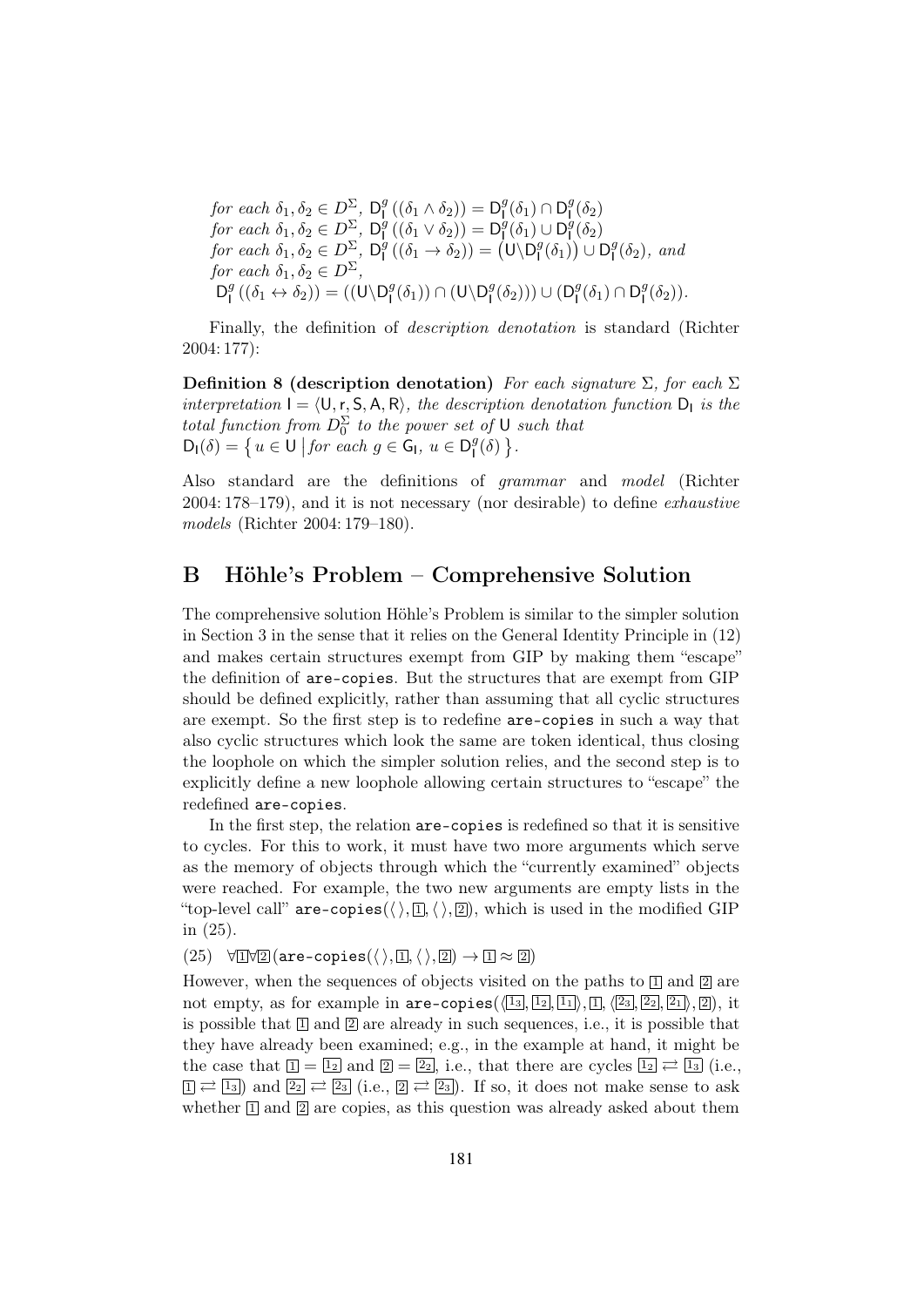(i.e., about  $\boxed{12}$  and  $\boxed{22}$ ) before; if all the other conditions on  $\boxed{1}$  and  $\boxed{2}$  being copies are satisfied, then it should be assumed that  $\mathbb{I}$  and  $\mathbb{I}$  indeed are copies. An ancillary relation, member2, is used to discover such cycles:

 $(26)$  member  $2(\text{I}, \langle \text{L1h} | \text{L1t} \rangle, \text{2}, \langle \text{L2h} | \text{L2t} \rangle) \leftrightarrow$ 

 $(1 \approx \boxed{11h} \wedge [2 \approx \boxed{12h}) \vee \text{member2}([1, \boxed{11t}, [2], \boxed{12t})$ 

In the running example, member  $2([1, \langle 1_3, 1_2, 1_1 \rangle, 2], \langle 2_3, 2_2, 2_1 \rangle)$  is true only when  $\mathbb{I}$  and  $\mathbb{I}$  are parallel members of the two corresponding lists, i.e., either  $\boxed{1} = \boxed{1_1}$  and  $\boxed{2} = \boxed{2_1}$ , or  $\boxed{1} = \boxed{1_2}$  and  $\boxed{2} = \boxed{2_2}$ ,  $\boxed{1} = \boxed{1_3}$  and  $\boxed{2} = \boxed{2_3}$  (but not, e.g., when only  $\boxed{1} = \boxed{1_2}$  and  $\boxed{2} = \boxed{2_3}$ . This makes sure that if cycles are discovered, they are of the same length in both structures.

With this ancillary relation in hand, the new are-copies relation, which closes the cyclicity loophole, is defined as in (27):

 $(27)$   $\forall$  1 $\forall$  2 are-copies([L1, [1, [L2, [2]) ↔ member  $2([1], [1], [2], [1,2]) \vee$  $\sqrt{2}$ σ∈S  $( \mathbb{I} \sim \sigma \wedge \mathbb{Z} \sim \sigma ) \wedge$  $\bigwedge\ (\text{I}\exists \alpha \approx \text{I}\exists \alpha \rightarrow \texttt{are-copies}(\langle\text{I}\exists |\text{L1}\rangle, \text{I}\exists \alpha, \langle\text{2}||\text{L2}\rangle, \text{I}\exists \alpha))$  $\alpha \in \mathcal{A}$ 

According to this definition, if  $\Box$  and  $\Box$  form parallel cycles, they are potential copies, and otherwise are-copies behaves as before: it checks the identity of species and whether values of all corresponding attributes are copies.

The combination of the new GIP in  $(25)$  and the new are-copies in  $(27)$ is exceptionless, so it is too strong  $-$  it is incompatible with the standard binding theory and the works mentioned in fn. 5. The following modified definition of are-copies makes it possible to specify exceptions: any objects satisfying the relation  $int$ , e.g., objects of sort ref (see (28)), will be exempted from GIP:

- $(28)$   $\forall$  1 int(1) ↔ 1 ~ ref
- $(29)$   $\forall$  1 $\forall$  2 are-copies( $\boxed{L1}, \boxed{1}, \boxed{L2}, \boxed{2}$ )  $\leftrightarrow$

member  $2(1, 1, 2, 2)$   $\vee$ 

$$
\begin{aligned} & \bigvee_{\sigma \in \mathcal{S}} (\mathbb{I} \sim \sigma \wedge \mathbb{Z} \sim \sigma) \wedge \\ & \bigwedge_{\alpha \in \mathcal{A}} (\mathbb{I} \alpha \approx \mathbb{I} \alpha \rightarrow \texttt{are-copies}(\langle \mathbb{I} | \mathbb{II} \rangle, \mathbb{I} \alpha, \langle \mathbb{Z} | \mathbb{I} \mathbb{Z} \rangle, \mathbb{Z} \alpha)) \wedge \\ & \quad (\texttt{int}(\mathbb{I}) \rightarrow \texttt{are-copies}(\mathbb{I} \mathbb{I}, \mathbb{I}, \mathbb{I} \mathbb{Z}, \mathbb{Z})) \end{aligned}
$$

The way this works is, in short, as follows: if there are no parallel cycles (so member  $2(\mathbb{I}, \mathbb{I}, \mathbb{Z}, \mathbb{Z})$ ) in the second line of (28) is false) and the usual conditions on what it means to be copies in the third and fourth line are satisfied, so  $\Box$  and  $\Box$  look the same, then either  $\Box$  and  $\Box$  are not specified as intensional ( $int(\mathbb{I})$  is false), in which case  $\mathbb{I}$  and  $\mathbb{I}$  are in the are-copies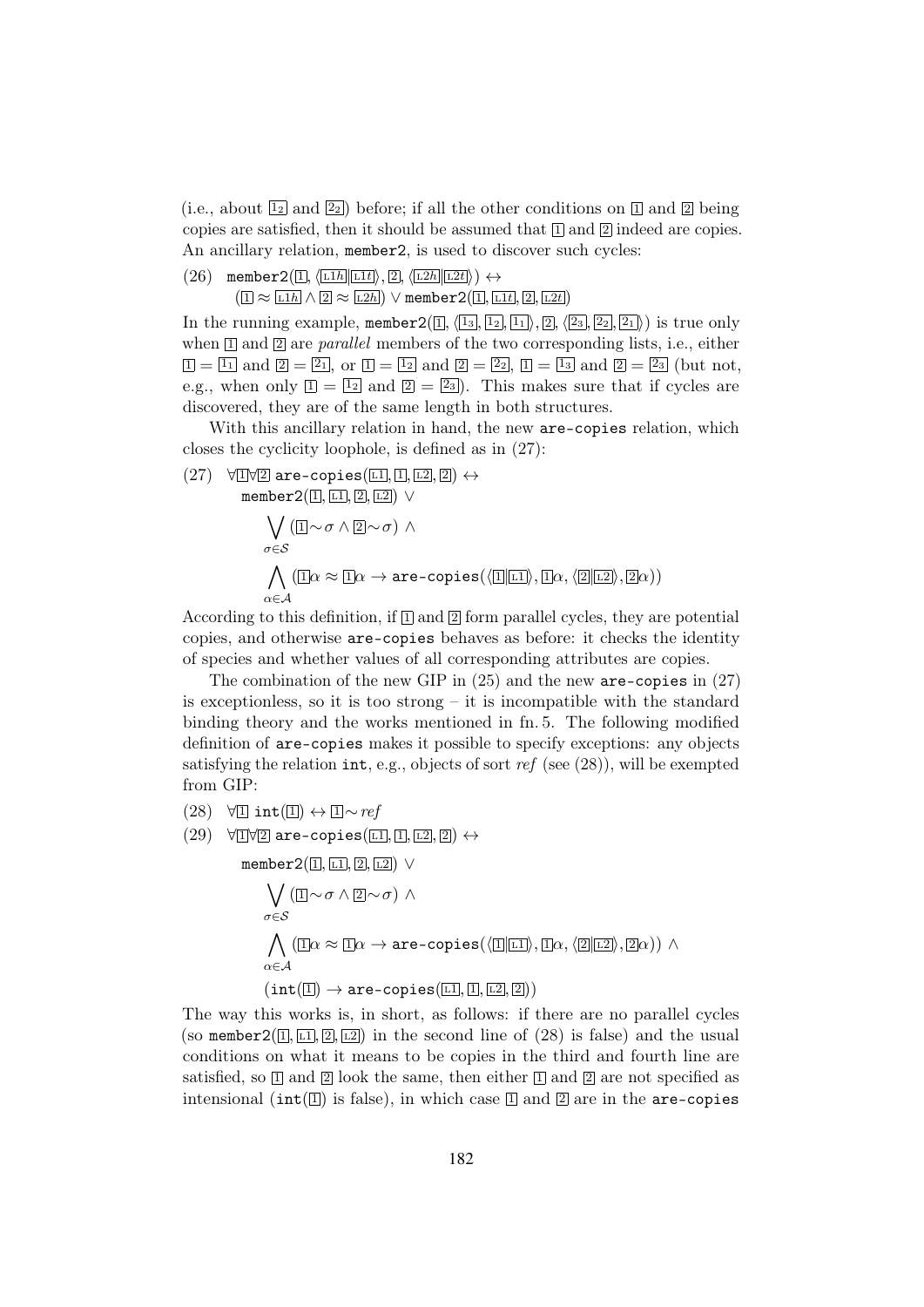relation, or they are specified as intensional  $(int(1)$  is true), in which case the above definition says that  $are-copies(\overline{11}, \overline{11}, \overline{12}, \overline{21})$  (in the first line) is true iff are-copies( $\overline{[L_1]}, \overline{[L]}, \overline{[2]}, \overline{[2]})$  (in the last line) is true, so it is undetermined whether  $\mathbb{I}$  and  $\mathbb{I}$  are copies and, hence, they are not in the scope of GIP.

#### References

- Abeillé, Anne & Rui Chaves. 2021. Coordination. In Müller et al. (2021). https://langsci-press.org/catalog/book/259. Forthcoming.
- Bayer, Samuel. 1996. The coordination of unlike categories. Language 72(3). 579–616.
- Beavers, John & Ivan A. Sag. 2004. Coordinate ellipsis and apparent nonconstituent coordination. In Müller (2004) 48–69. http://csli-publications. stanford.edu/HPSG/2004/.
- Blackburn, Patrick, Maarten de Rijke & Yde Venema. 2010. Modal logic. Cambridge: Cambridge University Press. Fourth printing (with corrections).
- Chaves, Rui P. 2006. Coordination of unlikes without unlike categories. In Stefan Müller (ed.), Proceedings of the HPSG 2006 conference, 102-122. Stanford, CA: CSLI Publications.
- Chaves, Rui P. 2008. Linearization-based word-part ellipsis. Linguistics and Philosophy 31. 261–307.
- Chaves, Rui P. 2013. Grammatical alignments and the gradience of lexical categories. In Philip Hofmeister & Elisabeth Norcliffe (eds.), The core and the periphery: Data-driven perspectives on syntax inspired by Ivan A. Sag, 167–220. Stanford, CA: CSLI Publications.
- Crysmann, Berthold. 2003. An asymmetric theory of peripheral sharing in HPSG: Conjunction reduction and coordination of unlikes. In Gerhard Jäger, Paola Monachesi, Gerald Penn & Shuly Wintner (eds.), Proceedings of Formal Grammar 2003, 47–62. http://cs.haifa.ac.il/~shuly/fg03/.
- Dalrymple, Mary. 2017. Unlike phrase structure category coordination. In Victoria Rosén & Koenraad De Smedt (eds.), The very model of a modern linguist, vol. 8 Bergen Language and Linguistics Studies, 33–55. Bergen: University of Bergen Library. doi:http://dx.doi.org/10.15845/bells.v8i1. https://bells.uib.no/index.php/bells/issue/view/249.
- Dalrymple, Mary & Ronald M. Kaplan. 2000. Feature indeterminacy and feature resolution. Language 76(4). 759–798.
- Ginzburg, Jonathan & Ivan A. Sag. 2000. Interrogative investigations: The form, meaning and use of English interrogatives. Stanford, CA: CSLI Publications.
- Höhle, Tilman N. 1999. An architecture for phonology. In Robert D. Borsley & Adam Przepiórkowski (eds.), Slavic in Head-driven Phrase Structure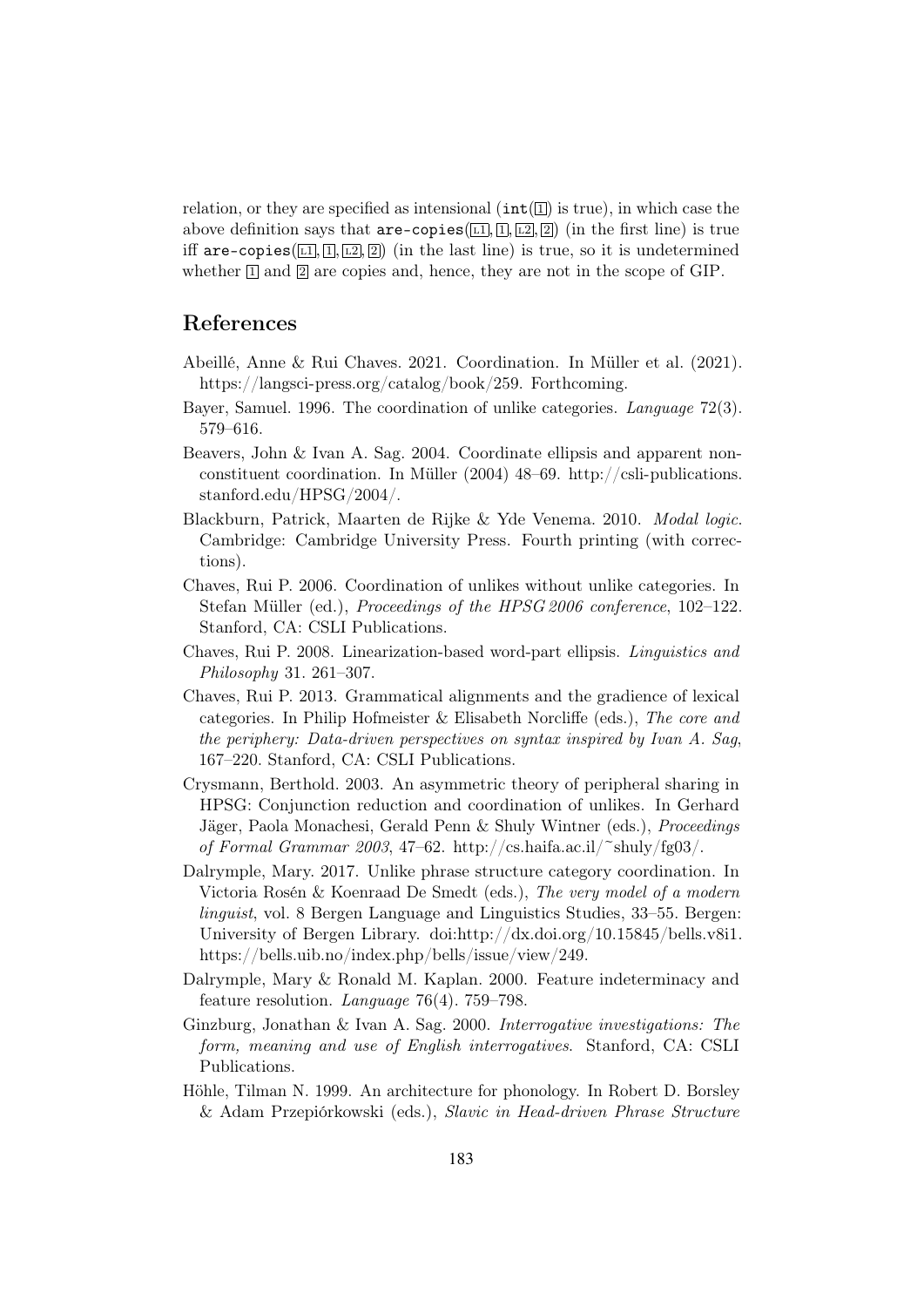Grammar, 61–90. Stanford, CA: CSLI Publications. http://csli-publications. stanford.edu/site/1575861747.shtml. Reprinted in Müller et al. 2019.

- Kepser, Stephan. 2004. On the complexity of RSRL. In Lawrence S. Moss & Richard T. Oehrle (eds.), Proceedings of the joint meeting of the 6th Conference on Formal Grammar and the 7th Conference on Mathematics of Language (10–12 august 2001, helsinki, finland), 146–162.
- King, Paul John. 1999. Towards truth in HPSG. In Valia Kordoni (ed.), Tübingen studies in Head-driven Phrase Structure Grammar Arbeitspapiere des Sonderforschungsbereichs 340, Bericht Nr. 132, 301–352. Tübingen: Universität Tübingen.
- Levine, Robert D. 2011. Linearization and its discontents. In Stefan Müller (ed.), Proceedings of the HPSG 2011 conference, 126–146. Stanford, CA: CSLI Publications.
- Levy, Roger. 2001. Feature indeterminacy and the coordination of unlikes in a totally well-typed HPSG. Unpublished manuscript, http://idiom.ucsd. edu/~rlevy/papers/feature-indet.pdf.
- Meurers, Walt Detmar. 1998. Raising spirits (and assigning them case). Handout for a talk delivered during the Groningen-Tübingen Kolloquium, Tübingen, 27th November 1998.
- Müller, Stefan (ed.). 2004. Proceedings of the 11th International Conference on Head-Driven Phrase Structure Grammar, Center for Computational Linguistics, Katholieke Universiteit Leuven. Stanford, CA: CSLI Publications. http://csli-publications.stanford.edu/HPSG/2004/.
- Müller, Stefan, Anne Abeillé, Robert D. Borsley & Jean-Pierre Koenig (eds.). 2021. Head-driven Phrase Structure Grammar: The handbook. Berlin: Language Science Press. https://langsci-press.org/catalog/book/ 259. Forthcoming.
- Müller, Stefan, Marga Reis & Frank Richter (eds.). 2019. Beiträge zur deutschen Grammatik: Gesammelte Schriften von Tilman N. Höhle. Berlin: Language Science Press.
- Patejuk, Agnieszka & Adam Przepiórkowski. 2021. Category mismatches in coordination vindicated. *Linguistic Inquiry* doi:10.1162/ling a 00438. Forthcoming.
- Pollard, Carl. 1999. Strong generative capacity in HPSG. In Gert Webelhuth, Jean-Pierre Koenig & Andreas Kathol (eds.), Lexical and constructional aspects of linguistic explanation, 281–297. Stanford, CA: CSLI Publications.
- Pollard, Carl. 2001. Cleaning the HPSG garage: Some problems and some proposals. Unpublished manuscript, Ohio State University; http://utkl.ff. cuni.cz/~rosen/public/cp\_garage.ps.
- Pollard, Carl. 2014. Type-logical HPSG. In Gerhard Jäger, Paola Monachesi, Gerald Penn & Shuly Wintner (eds.), Proceedings of Formal Grammar 2004, 111–128. CSLI Publications. https://web.stanford.edu/group/